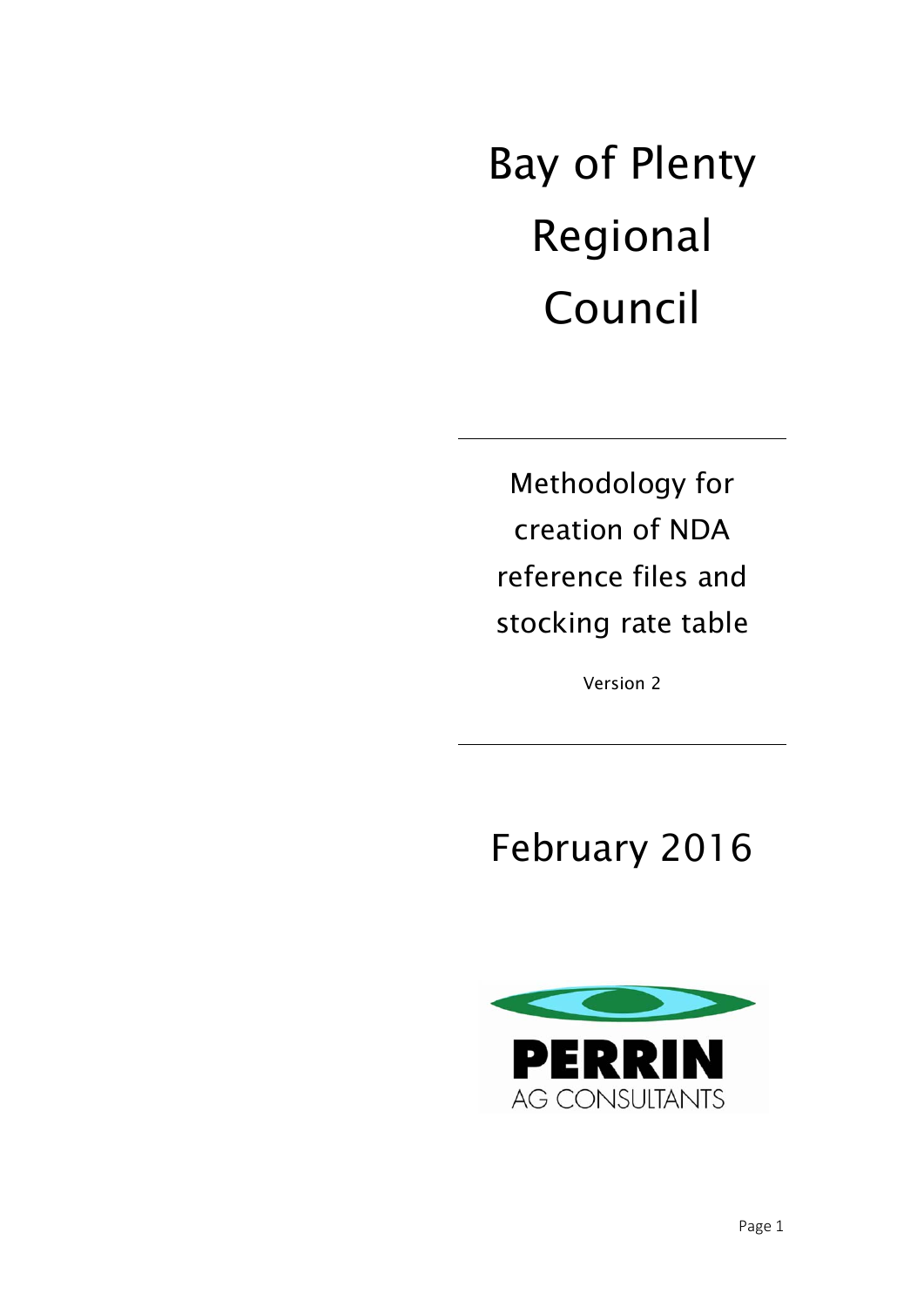# REPORT PREPARED BY



# REGISTERED FARM MANAGEMENT CONSULTANTS

Perrin Ag Consultants Limited 1330 Eruera Street, P O Box 596, Rotorua

Phone: 07 349 1212, Fax: 07 349 1112 Mobile: 021 955 312 (D J Perrin)/ 0292 955 312 (T Laan) 0293 955 312 (L Matheson) / 027 340 3984 (D Walker)

Email: consult@perrinag.net.nz

Report Dated: **12 February 2016** 

*DISCLAIMER* 

*The information presented in this report is based on conservative current prices and*  returns to the best of the author's knowledge. No guarantees are given for the final *result, which may be affected by factors outside the author's control.*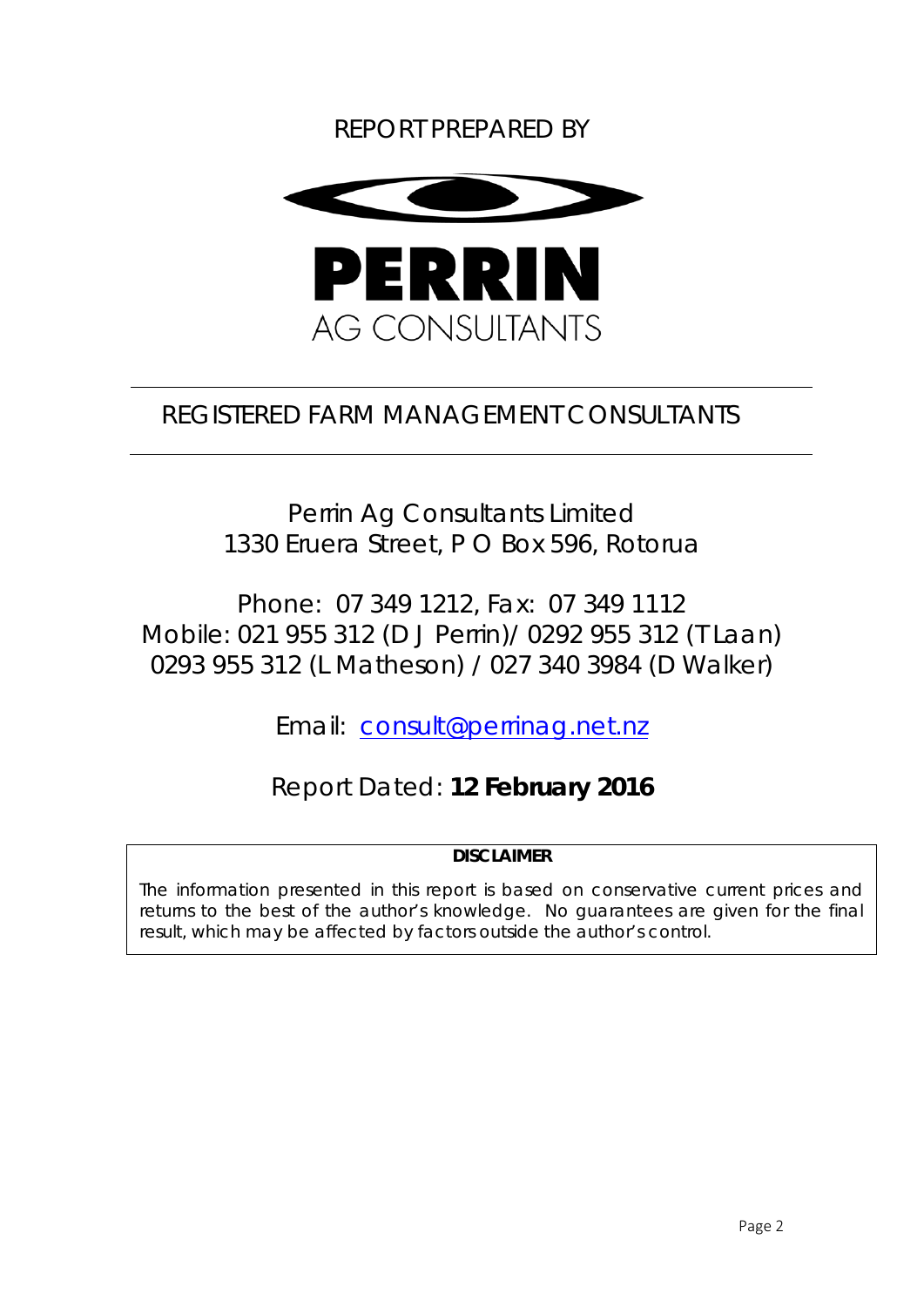### **1. Statement of qualifications and experience**

- 1.1 My name is Lee Matheson. I am a Director and Shareholder of Perrin Ag Consultants Limited, an advisory and consultancy business providing a range of services to the pastoral agricultural sector, and have been an employee of the company since August 2006, becoming a director in April 2008.
- 1.2 I hold the degree of Bachelor of Applied Science (Rural Valuation and Management) with First Class Honours (Plant Science) and an Advanced Certificate in Sustainable Nutrient Management in New Zealand Agriculture from Massey University. I am a Registered Member of the New Zealand Institute of Primary Industry Management. I also hold a Diploma in Financial Services from the Australian Financial Markets Association and have completed the OneFarm Governance Advisory Training Programme.
- 1.3 My area of expertise is financial analysis and modelling, profitable nutrient management and farm business management. In addition to the provision of project-based agribusiness advisory, I also hold direct executive management authority for a number of dry stock and dairy farming operations (4,747ha) in the greater Rotorua region.
- 1.4 I have am actively engaged in the provision of professional advisory services to both regional government and land owners as it relates to sustainable nutrient management in both the Rotorua lakes and Upper Waikato catchments. This includes the primary authorship of Farmer Solutions Project (2012), NDA Impact Analysis Phase 1 (2014), Upper Waikato Drystock Nutrient Study (2013) and the Upper Waikato Dairy Support Project (2014).
- 1.5 Our firm is also one of the approved Land Use Advisory service providers for the Bay of Plenty Regional Council.

Jums

**LEE MATHESON** B.Appl.Sc.(Hons) MNZIPIM (Reg.) Managing director, Perrin Ag Consultants Ltd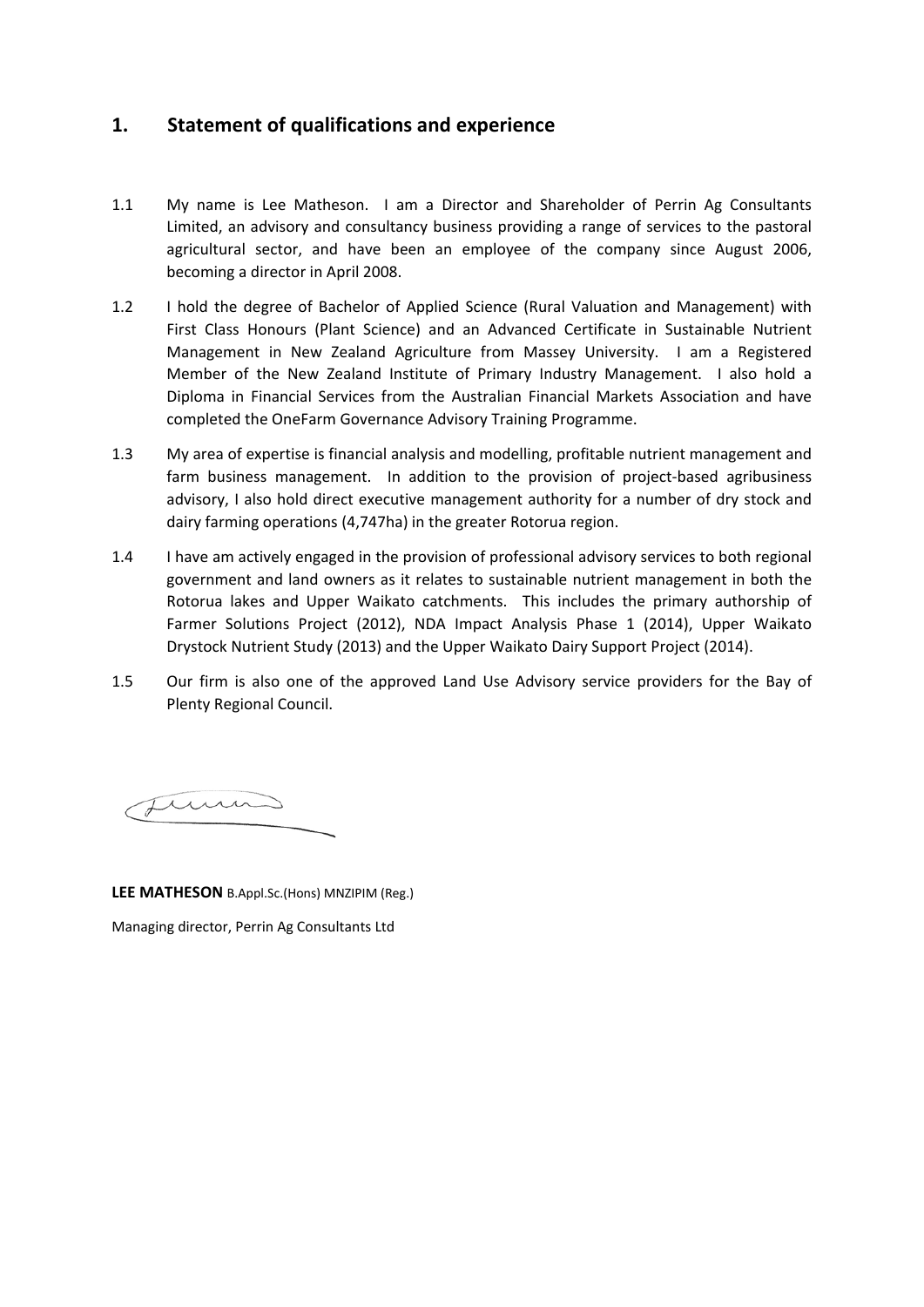# **3. Background and terms of reference**

- 3.1 An OVERSEER version management method has been developed as part of the new rules structure for the Lake Rotorua catchment. This method relies on:
	- (i) Calculating property NDAs using the dual range allocation method<sup>1</sup>
	- (ii) Establishing one dairy reference file and one dry stock reference file that approximately represent the average per ha discharge of the range in N losses associated with each sector as determined by the dual range allocation method. These averages are currently 64.53 kg N/ha for the dairy sector and 25.59 kg N/ha for the dry stock sector (OVERSEER Version 6.2.0).
	- (iii) Expressing each property's NDA as a percentage of the relevant reference files
	- (iv) Re‐running the reference files when new versions of OVERSEER are released and calculating the percentage shift from the previous reference file N loss
	- (v) Apply the reference file percentage shifts to each block on a property and then summing those blocks to give the whole property NDA.
- 3.2 The intent is that these reference files will be published as a report that is referenced in the proposed rules i.e. this report. For the rules the reference file inputs will therefore remain constant. Therefore it is important that the reference files, while hypothetical, represent a credible good practice farm system. They should also aim to be simple files that don't rely on the less well understood and complex functionality within OVERSEER.
- 3.3 In addition to the average sector discharge reference files, a stocking rate table for all the stock types used in Fact Sheet 10 that equate to the Bay of Plenty Regional Council ("BOPRC") definition of low intensity farming was created.
- 3.4 The limitations on stock numbers set by the stocking rate table is intended to permit a farm system that:
	- a. Achieve the lowest practical stocking rate that will allow effective management of low intensity lifestyle block pastures;
	- b. Can favour a beef policy ( $\approx$  70% cattle as a proportion of all livestock);
	- c. Achieve a leaching rate similar to 17.9 kg N/ha/year (based on OVERSEER version 6.2.0), given 17.9 kg N/ha/year was established as the bottom of the dry stock sector NDA allocation range.

 $1$  The full detail of the allocation can be provided by the BOPRC. It is sufficient to know for the purposes of this methodology that NDAs (to be met by 2032) will be determined based on 2001‐04 land use and N loss rates. NDAs will be allocated over a range or band of N loss rates per hectare.

 $2$  The reference files are a prediction of the average properties 2032 NDA. When developing these files consideration needs to be given to entering practices, inputs and outputs that are likely to be possible in 2032 given current knowledge and historical trends.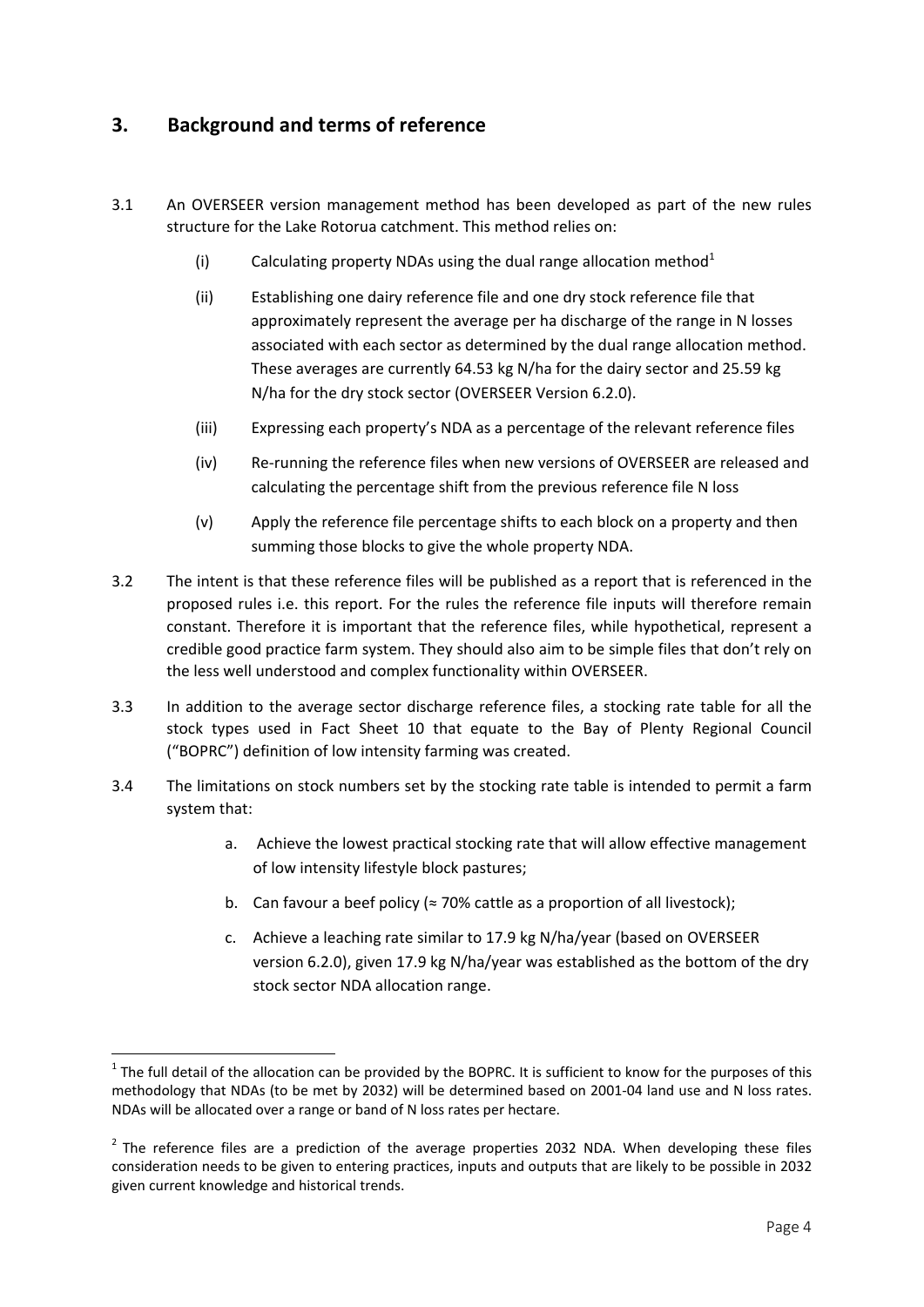### **4. Methodology**

#### *4.1 Reference files*

- 4.1.1 Reference files for two hypothetical properties: a 100 ha dry stock farm; and a 100 ha dairy farm, were created in Overseer 6.2.0.
- 4.1.2 The block set-up in each of the files consisted of blocks totalling 100ha of effective area, comprising the soil, rainfall and slope combinations that proportionally represents the benchmarking data within the catchment.
- 4.1.3 These discrete management blocks were each allocated to one of 12 broader geophysical zones for the purposes of allocating pasture growth potential and subsequently relative productivity. These geophysical zones comprised the four main soil orders found in the catchment, two slope classes and, if the range in rainfall across a soil order was broad enough, a delineation for either high or low rainfall. The boundary that defined the high and low rainfall bands varied for the pumice (1,900mm) and podzol soils (2,000mm), as did the nominal delineation of the slope classes for dairy (13°) and dry stock (16°) sectors.

| Soil type       | <b>Slope class</b> |           | <b>Rainfall band</b> |          |  |
|-----------------|--------------------|-----------|----------------------|----------|--|
| Allophanic (Al) |                    |           |                      |          |  |
| Recent (Re)     |                    |           |                      | n/a      |  |
| Podzol (Po)     | Gentle (1)         | Steep (2) | Low (L)              | High (H) |  |
| Pumice (Pu)     |                    |           |                      |          |  |

- 4.1.4 Baseline status quo models of representative dairy and dry stock farming operations for all of the catchment's geophysical zones had previously been developed in Farmax, based on actual farming enterprises within these same zones, for the farm level component of the recently completed Rotorua N-reduction economic impacts project<sup>2</sup>. As a result, validated potential pasture growth curves existed for all of the relevant geophysical zones that had dairy activity. In combination with the validated potential dry stock pasture growth curves for five geophysical zones, pasture growth potential for the balance of the geophysical zones had been calculated, through interpolations based on the observed relativity between actual pasture growth due to soil type, rainfall, slope class and soil fertility (assuming dairy land typically had a higher average level of fertility<sup>3</sup> versus drys tock land).
- 4.1.5 An average potential pasture growth curve was then able to be estimated for both the dairy and dry stock sectors, weighted by the relative proportionality of each geophysical zone among each sector in the catchment.
- 4.1.6 Pasture growth potential was then used to determine the level of relative productivity between blocks required to be utilised in the Overseer model.

<sup>2</sup> Parsons *et al*. 2015

<sup>&</sup>lt;sup>3</sup> As represented by soil Olsen P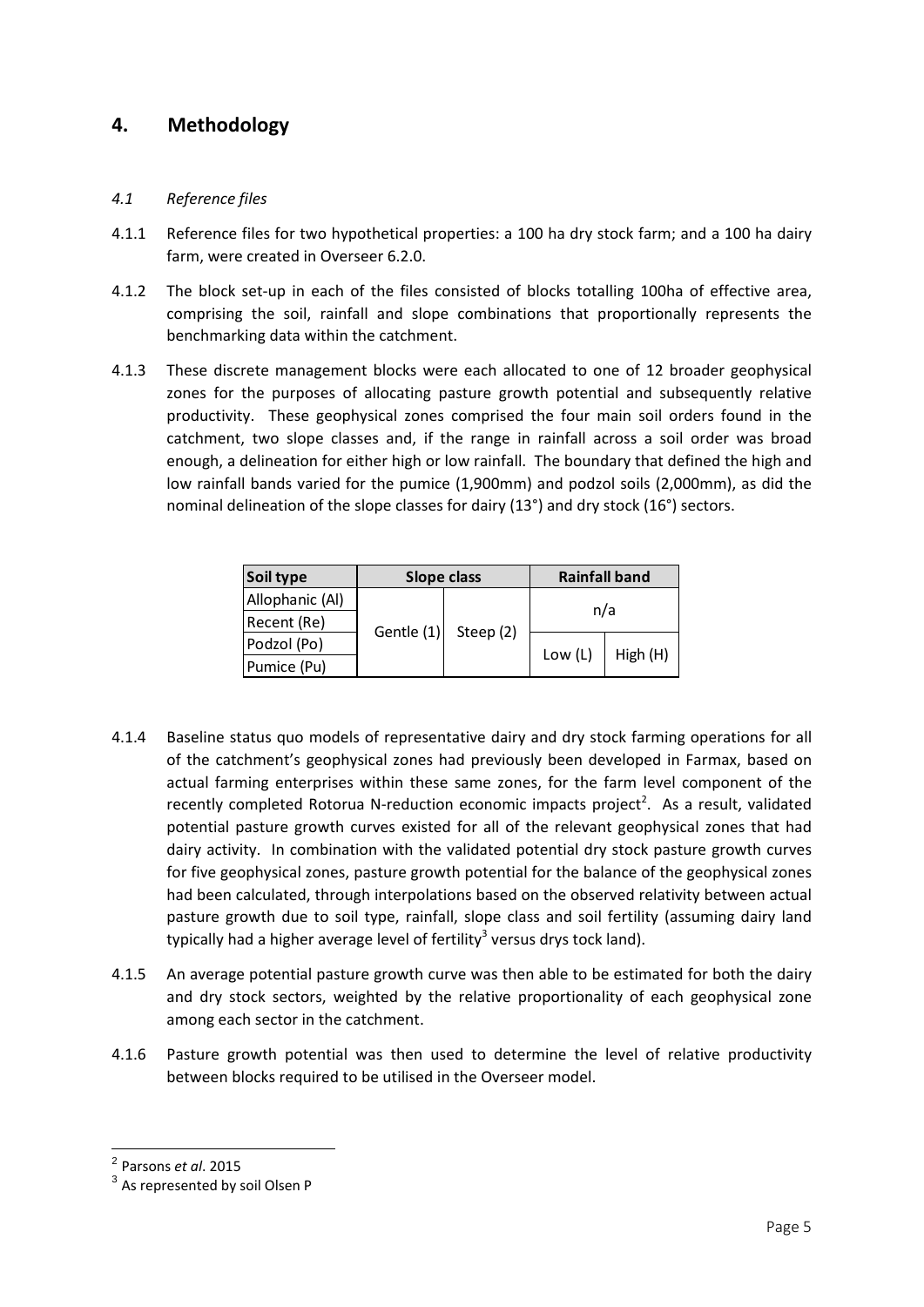- 4.1.7 Feasible Farmax models were then created for both the sector reference files, utilising their respective weighted average pasture growth curves to set the pasture productivity limit. The modelled systems were designed to:
	- (i) reflect a requirement to minimise the less-well understood and complex functionality within OVERSEER; and
	- (ii) represent systems that were deemed likely to be economically<sup>4</sup> viable for an average efficient farmer in 2032.
- 4.1.8 Both factors require a degree of professional judgement and the author readily accepts that different systems could be designed by others that could equally achieve the targeted mid‐ points of the allocation range, depending on the specific interpretation of these two "constraints".
- 4.1.9 Cost and revenue assumptions used for forecasting the financial performance of the dairy system in Farmax were primarily based off the 2012/13 Central Plateau Owner‐Operator benchmark from DairyBase data. A milk price of \$5.50/kg MS was used for determining dairy farm milk revenue, while an appropriate medium term price expectation for manufacturing beef (\$4.20/kg) was applied to the normal seasonal schedule distributions in Farmax. The milk price used is lower than both the nominal average Fonterra milk price (\$6.07/kg MS)<sup>5</sup> for the period 2006/07 through 2014/15 and the real (CPI adjusted) NZ milk price since 1975, at just under \$6/kg MS<sup>6</sup>. However, we believe this price represents more fairly the current global medium term outlook for milk. These are summarised in Appendix 1 below.
- 4.1.10 For the dry stock farm, Beef+Lamb NZ data for Class 4 farms from the 2014/15 Beef + Lamb Economic Service Sheep & Beef Farm Survey was used to inform the operating expense parameters used in Farmax (the "Farmax expense plan"), which was then applied to the model to calculate operating costs and, in conjunction with revenue, farm profitability. Our own medium term revenue expectations were applied to the normal seasonal schedule distributions in Farmax for sheep meat (\$5.50/kg), beef (\$4.20/kg base price) and wool (\$3.40/kg). These are summarised, along with the operating expense parameters and how they were applied, in Appendix 2 to Appendix 6 below.
- 4.1.11 The feasible files were then replicated in Overseer in order to generate nitrogen losses. A number of iterations of stock classes, stock performance levels, N fertiliser usage and the area of silage harvest and fed back out were undertaken in order to create viable farm systems that come close to the desired sector range mid‐points. With the pasture growth potential essentially forming a fixed constraint to the models, it was not necessarily possible to achieve the exact range mid‐point.

 Defined as having a positive EBIT/EFS.

<sup>5</sup> Source: interest.co.nz and Fonterra Cooperative Group Ltd

 $6$  LIC, BERL 2015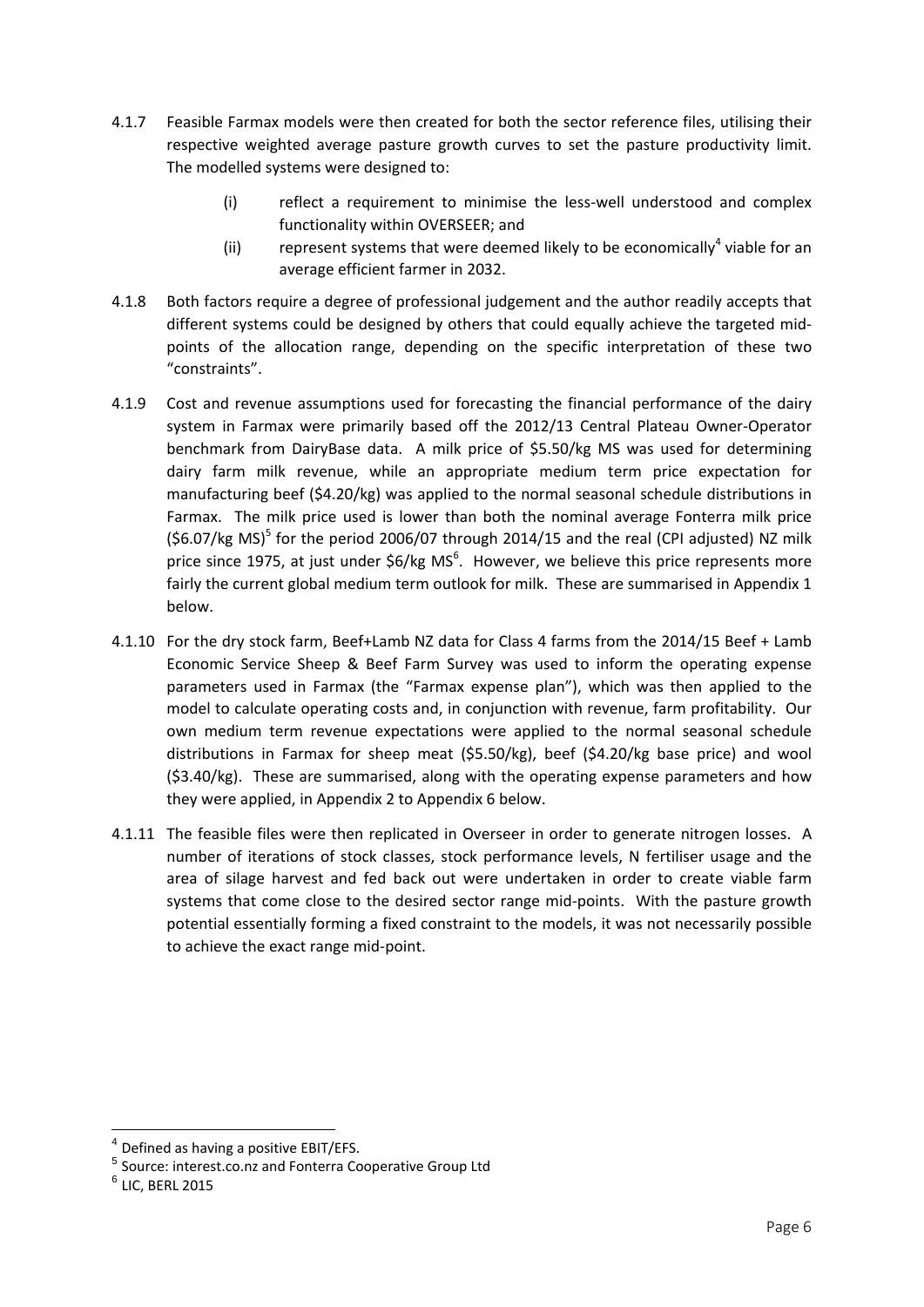#### *4.2 Stocking rate table*

- 4.2.1 The stocking rate table was developed utilising slightly different methodology.
- 4.2.2 There is wide variability in stock class combinations and levels animal performance likely to be found on farm properties, with subsequent variation in impact on N leaching as assessed in Overseer. In order to provide a process by which "low intensity" farm systems could more easily and cost effectively ascertain compliance with the proposed permitted activity status, a simple stocking rate table that indicated the relative stocking levels of various livestock classes that a landowner could farm and remain compliant was proposed by the BOPRC.
- 4.2.3 Analysing Overseer outputs for a series of standardised animal types would allow the maximum number of head of that livestock type that could be carried on a representative Rotorua property and leach less than the target 17.9kg N/ha/year to be calculated. This output could then be presented in tabular form. This table was also to express livestock types in terms of revised stock units ("RSU"). A revised stock unit is equivalent to the consumption of 6,000MJ of metabolizable energy ("ME"), broadly equivalent to 545kg DM at an average quality of 11MJ ME/kg DM.
- 4.2.4 To achieve this, a series of feasible Farmax files were created using the lowest "observed" level of pasture growth potential for dry stock land in the catchment (see 4.1.4), just under 7t DM/ha/year, as the underlying limit on farm production (and therefore N leaching).
- 4.2.5 Viable production systems were then created for this level of pasture production, encompassing a selection of typical stock class mixes for the Rotorua catchment. These included a traditional sheep & beef cattle breeding system, a singular bull beef policy, a deer breeding and finishing system and a sheep and mixed‐sex cattle trading system based on purchasing 3‐month‐old weaned dairy cross calves. A slightly lower level of pasture utilisation was also targeted within the systems, to reflect a lower level of management intensity that is assumed to accompany properties with a lower level of N loss and there was no use of imported feed supplements or fertiliser N. Some guidance as to the file parameters was sought from and provided by the BOPRC during the development process.
- 4.2.6 These feasible files were then replicated in Overseer, using the balanced geophysical parameter dry stock block set‐up for the drystock reference file, in order to generate an annual nitrogen loss figure and assess it against the nominal "target" of ≤17.9kg N/ha/year. Some modelling iteration between Farmax and Overseer was then undertaken to adjust animal performance parameters (sale dates, growth rates), whilst maintaining overall system feasibility, to deliver system pasture N losses as close to 17.9kg N/ha as was possible. In the end the four systems modelled resulted in assessments of annual N losses in Overseer 6.2.0 between 15kg N/ha and 17.5kg N/ha.
- 4.2.7 These Overseer files then formed the basis of the typical animal performance parameters used to define the livestock types in Fact Sheet 10. Where animal types had not been captured by the Farmax modelling, (equids, camelids and goats), Overseer defaults were used
- 4.2.8 Multiple iterations of static monthly numbers of the livestock types in these four Overseer files were then individually run through the monthly stock calculator in Overseer to determine their annual N losses.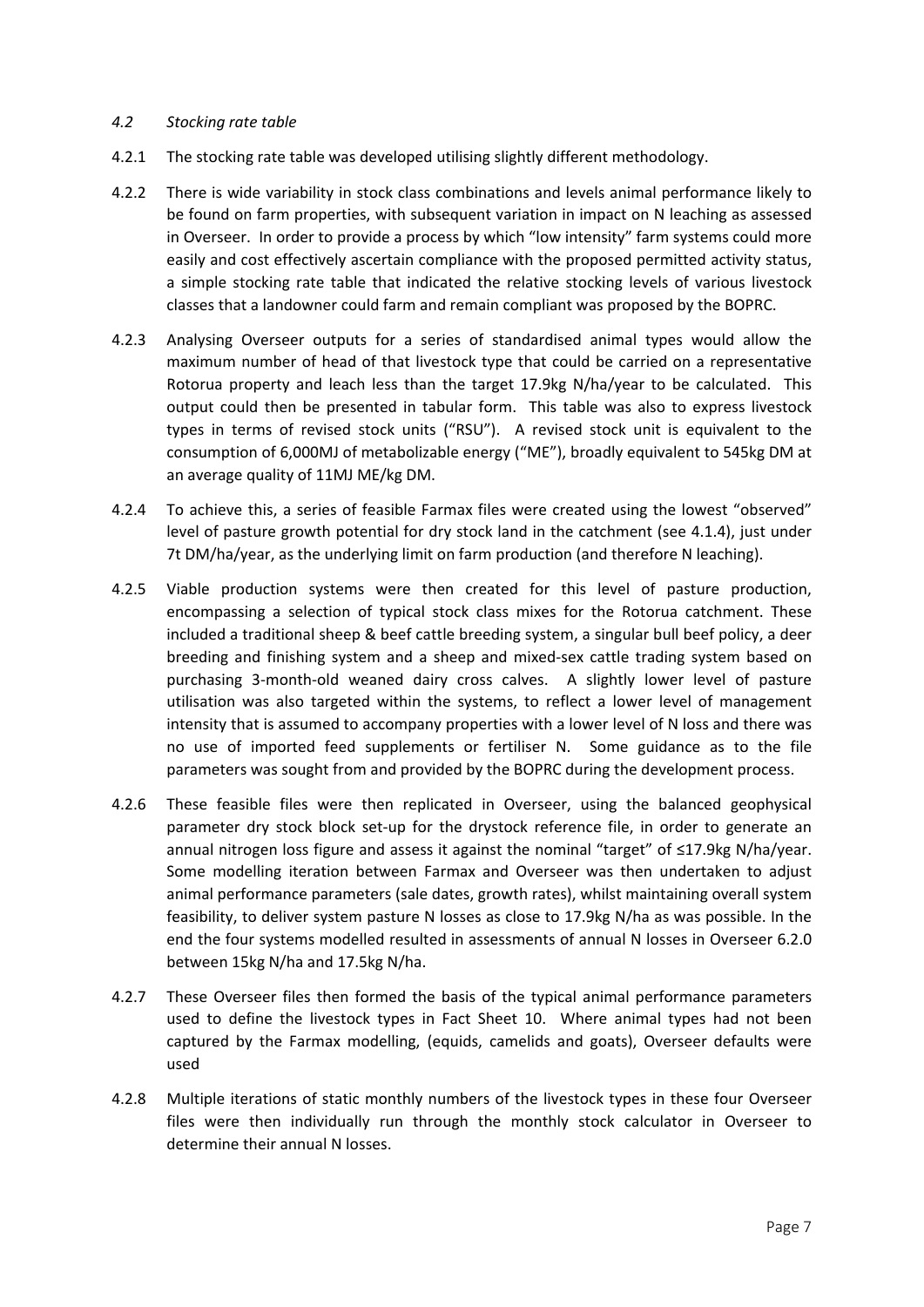- 4.2.9 These N loss outputs were then analysed in order to determine the stocking rate for each discrete livestock class that would leach 17.9kg N/ha on a seasonal basis<sup>7</sup>. As a result of this analysis, it was apparent that there are individual N loss "signatures" for both male and female cattle, sheep, goats, deer, equids (horses, ponies) and camelids (llamas, alpacas).
- 4.2.10 These nominal stocking rates were then used to populate the stocking rate table.

# **5. Limitations of the methodology**

#### *5.1 Reference files*

- 5.1.1 The basis for the use of a reference file within the allocation framework is an attempt to anchor the relativity over time of permitted N losses allocated to properties, both within and between sectors, without the necessity of having to continually reassess allocations.
- 5.1.2 The reference files have deliberately avoided the inclusion of many of the system components that have historically delivered the greatest variances in N loss estimates as the Overseer model has evolved i.e. forage cropping, irrigation. Nor were all stock classes represented in the reference files. Should future versions capture changes in how the scientific community understand N losses associated with these system components, the reference file won't reflect these. As a consequence, land owners whose original relativity in the initial allocation process was based on systems with these "missing" components or stock classes could be affected relative to those that did not.
- 5.1.3 The obvious solution to this would be to create a reference file that incorporated or utilised all possible farm system components and stock types. However, in the author's opinion this would undoubtedly create a nonsensical and unfeasible system. We consider ensuring that the reference files reflected a possible feasible reality a better compromise than the former approach.
- 5.1.4 It is also important to remember that that reference files represent "average" Rotorua farm in a geophysical sense. Replicating the reference file farm systems on individual properties is unlikely to deliver the same assessed N losses and care needs to be taken not to represent the models in this way.

#### *5.2 Stocking Rate Table*

5.2.1 The stocking rate table concept attempts to take an extremely complex N loss calculation methodology and simplify it to a single table that is designed to be used by a wide range of land owners. We fully recognise that most farm systems typically have differing numbers of a given livestock class over a calendar year. Animal feed intake and N leaching also have seasonal variation within the Overseer model.

  $7$  All year for "adult" livestock, from weaning until mid-winter for livestock <1 year old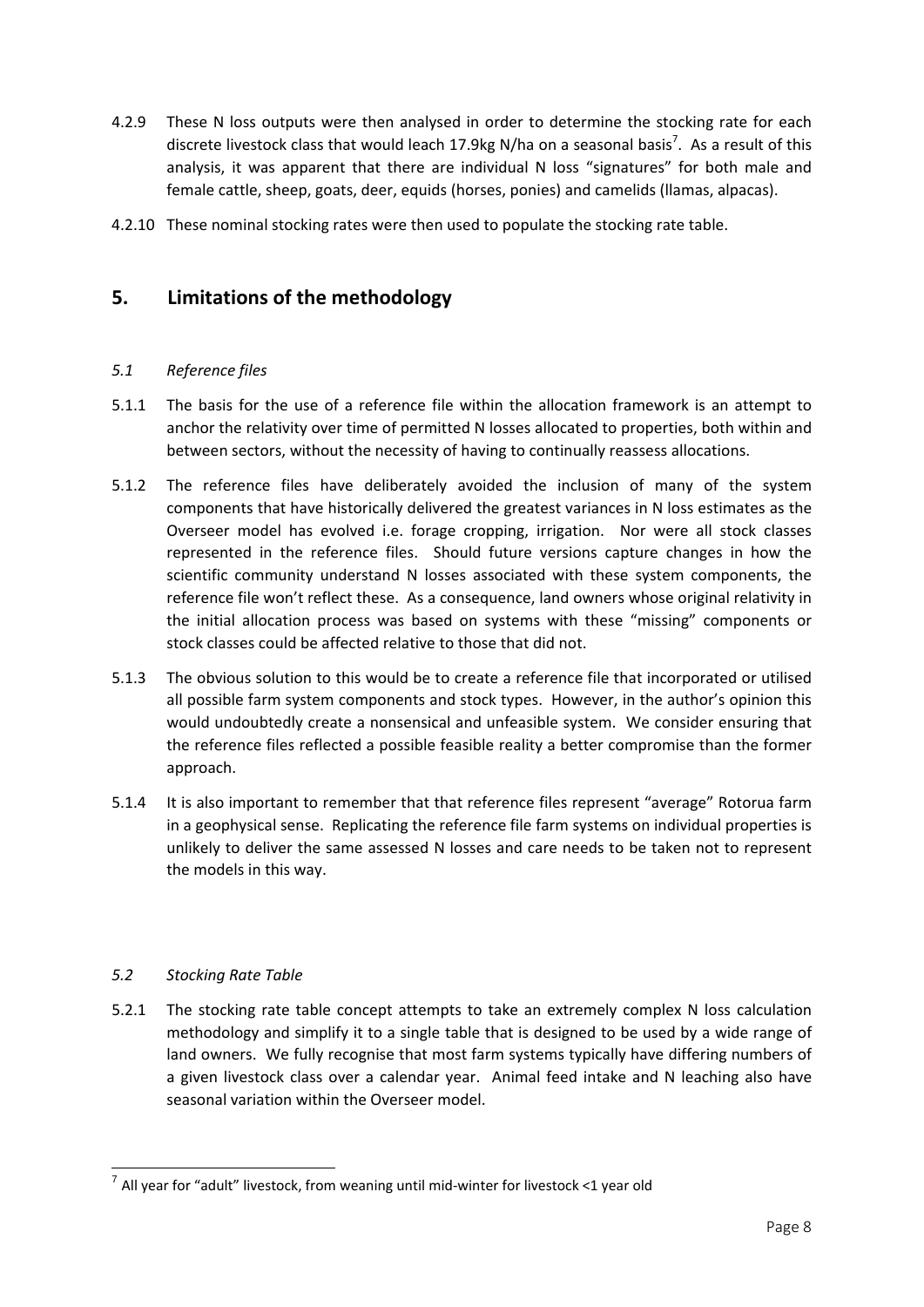- 5.2.2 Accordingly the assumption of static seasonal stocking rates in the Overseer modelling used to produce the output used in the table will invariably result in a different result than were variable monthly stocking rates used. However, in our view the need for transparency and simplicity as regards the development of the table warranted this approach.
- 5.2.3 The use of averages (albeit ones based on reasonable assumptions) will result in a compromise with accuracy. It is undoubted that were land owners to model their farm system in Overseer almost all will end up with a slightly different N loss result to that implied in the table; some would find that while their current stocking rates are nominally in‐excess of the limits established in the table, modelling in Overseer would result in N losses the same or less than the implied 17.9kg N/ha/year limit for permitted activity status.
- 5.2.4 It is not the intention of the author or the BOPRC for the table to in essence, be a proxy for Overseer (a so called Overseer "*Lite*"), which would be in breach of the license agreement under which the author uses Overseer. Nor is there an assumption the table will have the same level of accuracy as Overseer. Rather the table exists provides information on the limits on stock numbers that the BOPRC deem appropriate for a property to comply with permitted activity status.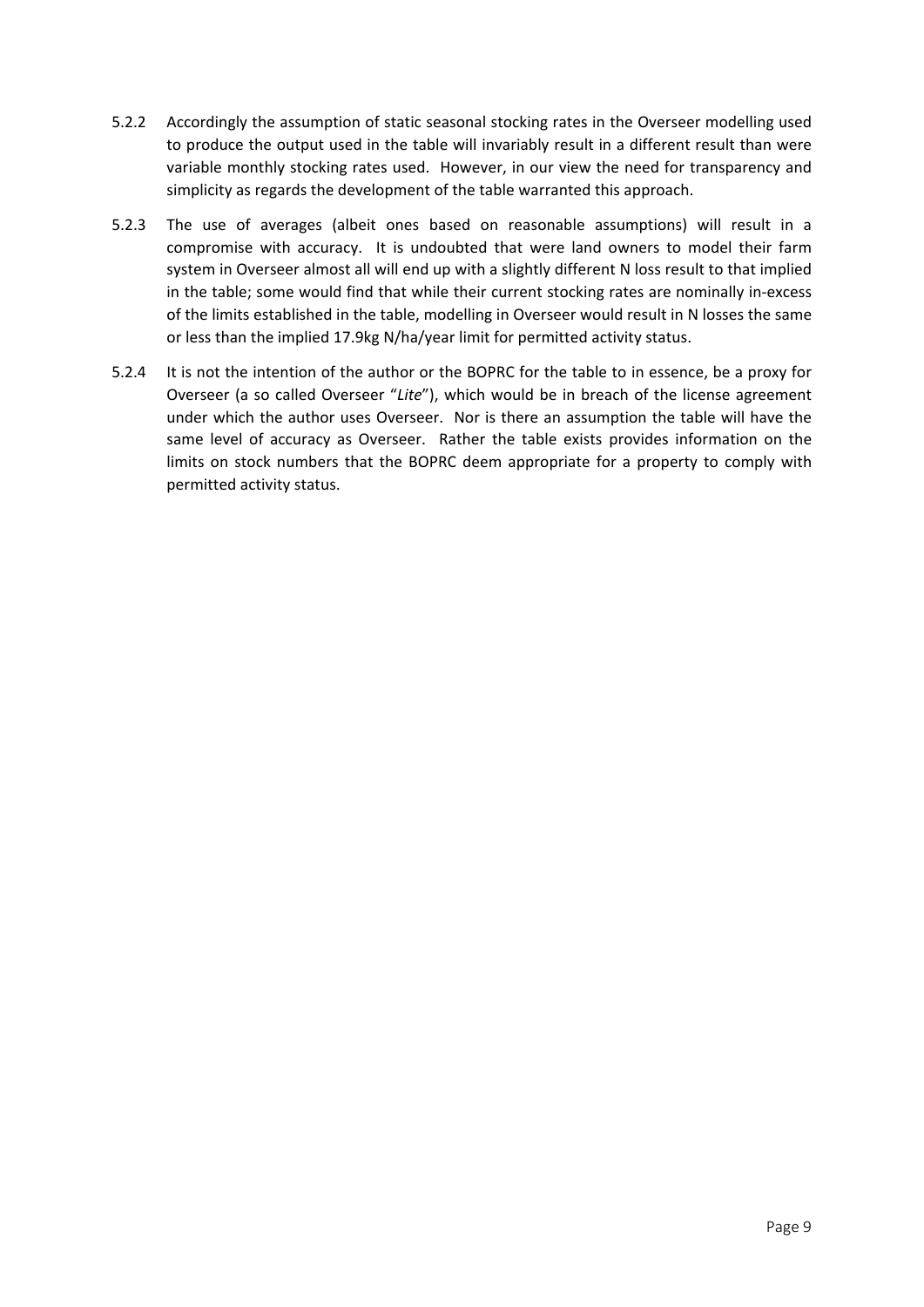# **6. The reference files**

#### *6.1 Dairy*

- 6.1.1 The dairy reference file was based around a 100ha milking platform with annual pasture growth rate potential of 13t DM/ha. Net growth was subsequently assessed in Farmax at 12t DM/ha including the effect of N fertiliser.
- 6.1.2 Total milk production of 88,519kg MS was produced from a herd of 225 crossbred dairy cows, of which 110 were wintered off the milking platform for all of June and July. No imported feed was used, but surplus pasture of 112t DM was harvested and fed out during the autumn and winter periods. A total of 83kg N/ha of fertiliser nitrogen was used. No forage cropping was undertaken. All heifer replacements were grazed off from weaning, returning as in‐calf heifers at 22 months of age.



**Figure 1:** Forecast average pasture cover for the dairy sector mid‐point reference file Farmax model

- 6.1.3 From an Overseer perspective, in total 35% of the property is deemed to receive liquid dairy effluent, while all silage harvested is cut from the flat (<7° slope) areas of the farm, but fed out evenly across the property.
- 6.1.4 Annual nitrogen leaching is estimated in Overseer 6.2.0 at 6,541kg N, versus the "target" of 6,453kg N ‐ a variance of +1.3%.
- 6.1.5 Annual profitability was calculated in Farmax (at a \$5.50/kg MS milk price) at \$1,286/ha.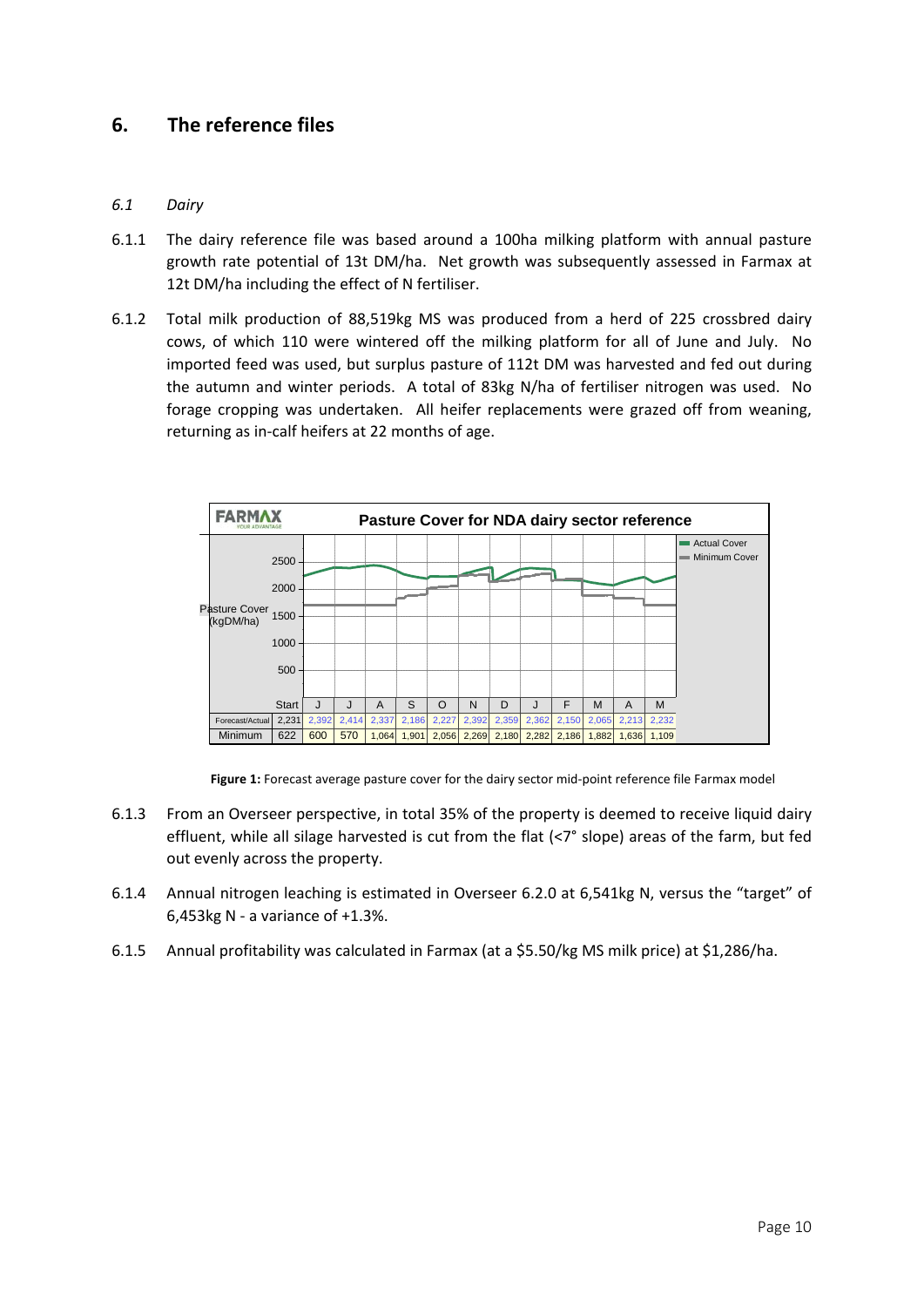| <b>Nutrient Budget</b>              | Nitrogen              | <b>Phosphorus</b> |         | <b>Comments</b> | <b>Summary</b> |         | Nitrogen overview | Phosphoru |
|-------------------------------------|-----------------------|-------------------|---------|-----------------|----------------|---------|-------------------|-----------|
|                                     | Full parameter report |                   |         |                 |                |         |                   |           |
| (kg/halyr)                          |                       | N                 | P       | κ               | s              | Ca      | Ma                | Na        |
| Nutrients added                     |                       |                   |         |                 |                |         |                   |           |
| Fertiliser, lime & other            |                       | 83                | 47      | 112             | 55             | 112     | $\circ$           | $\circ$   |
| Rain/clover N fitation              |                       | 144               | $\circ$ | 3               | 5              | 5       | 10                | 39        |
| Irrigation                          |                       | $\circ$           | $\circ$ | 0               | $\circ$        | $\circ$ | 0                 | 0         |
| <b>Nutrients removed</b>            |                       |                   |         |                 |                |         |                   |           |
| As products                         |                       | 69                | 12      | 15              | 4              | 18      | 1                 | 4         |
| Exported effluent                   |                       | 0                 | $\circ$ | o               | $\circ$        | ٥       | ٥                 | 0         |
| As supplements and crop<br>residues |                       | O                 | $\circ$ | $\circ$         | $\circ$        | $\circ$ | 0                 | 0         |
| To atmosphere                       |                       | 60                | $\circ$ | O               | $\circ$        | $\circ$ | ٥                 | $\circ$   |
| To water                            |                       | 65                | 26      | 38              | 52             | 65      | 19                | 87        |
| Change in farm pools                |                       |                   |         |                 |                |         |                   |           |
| Plant Material                      |                       | $\circ$           | $\circ$ | $\circ$         | $\circ$        | $\circ$ | ٥                 | $\circ$   |
| Organic pool                        |                       | 32                | 25      | 3               | $\Delta$       | 1       | $\circ$           | $\circ$   |
| Inorganic mineral                   |                       | $\circ$           | 15      | $-4$            | $\circ$        | $-1$    | -1                | $-4$      |
| Inorganic soll pool                 |                       | ٥                 | $-8$    | 62              | 0              | 35      | $-10$             | $-48$     |

**Figure 2:** Dairy sector reference file Nutrient Budget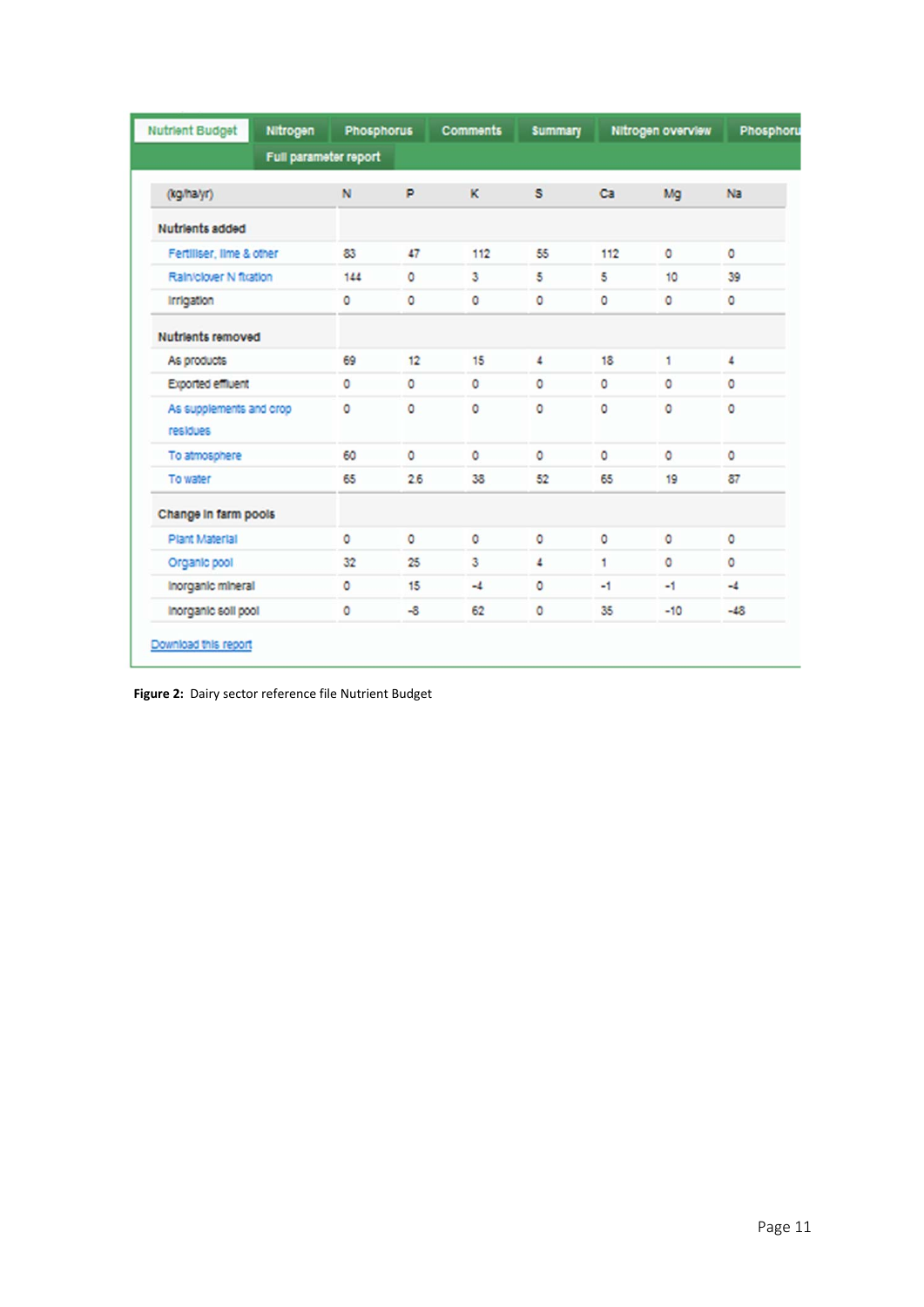| <b>Nutrient Budget</b>                                                                                                                                                                                                                           | Nitrogen<br><b>Phosphorus</b> | <b>Comments</b> | <b>Summary</b>  | Nitrogen overview | Phosphorus overview |
|--------------------------------------------------------------------------------------------------------------------------------------------------------------------------------------------------------------------------------------------------|-------------------------------|-----------------|-----------------|-------------------|---------------------|
|                                                                                                                                                                                                                                                  | Full parameter report         |                 |                 |                   |                     |
| Block name                                                                                                                                                                                                                                       | <b>Total N lost</b>           | N lost to water | N in drainage * | N surplus         | Added N **          |
|                                                                                                                                                                                                                                                  | kg Nlyr                       | kg N/hayr       | ppm             | kg N/ha/yr        | kg N/halyr          |
| Hapa 1a.1                                                                                                                                                                                                                                        | 23                            | 38              | 5.0             | 181               | 103                 |
| Hapa_2a.1                                                                                                                                                                                                                                        | 466                           | 40              | 5.4             | 181               | 103                 |
| Horo 2a.1                                                                                                                                                                                                                                        | 21                            | 21              | 3.8             | 216               | 103                 |
| Kopu 2a.1                                                                                                                                                                                                                                        | 156                           | 33              | 6.1             | 167               | 103                 |
| Mku 11a.1                                                                                                                                                                                                                                        | 576                           | 84              | 5.9             | 209               | 103                 |
| Mka 1a.1                                                                                                                                                                                                                                         | 933                           | 70              | 5.3             | 245               | 103                 |
| Mku 4a.1                                                                                                                                                                                                                                         | 891                           | 71              | 4.5             | 245               | 103                 |
| Mku 5a.1                                                                                                                                                                                                                                         | 848                           | 91              | 6.6             | 213               | 103                 |
| Ngong14a.1                                                                                                                                                                                                                                       | 5                             | 51              | 6.5             | 183               | 103                 |
| Opot 6a.1                                                                                                                                                                                                                                        | 17                            | 58              | N/A             | 187               | 83                  |
| Oraka 1a.1                                                                                                                                                                                                                                       | 293                           | 65              | 5.7             | 189               | 103                 |
| Oropi_2a.1                                                                                                                                                                                                                                       | 857                           | 64              | 5.2             | 185               | 103                 |
| Paeng_2a.1                                                                                                                                                                                                                                       | 376                           | 50              | 4.5             | 158               | 103                 |
| Taup_1a.1                                                                                                                                                                                                                                        | 33                            | 41              | 5.5             | 169               | 103                 |
| Taup_92a.1                                                                                                                                                                                                                                       | 32                            | 46              | 6.0             | 169               | 103                 |
| Turan_10a.1                                                                                                                                                                                                                                      | 356                           | 74              | 6.0             | 190               | 103                 |
| Turan 1a.1                                                                                                                                                                                                                                       | 437                           | 54              | 4.2             | 224               | 103                 |
| Other sources                                                                                                                                                                                                                                    | 221                           |                 |                 |                   |                     |
| Whole farm                                                                                                                                                                                                                                       | 6541                          | 65              |                 |                   |                     |
| Less N removed in wetland                                                                                                                                                                                                                        | $\circ$                       |                 |                 |                   |                     |
| Farm output                                                                                                                                                                                                                                      | 6541                          | 65              |                 |                   |                     |
| " N concentration due to leaching in drainage valler at the bottom of the root zone. Maximum recommended level for drinking valler is 11.3 gpm (note that this is not an environmental valler quali<br>- Fertilser, organic and effluent inputs. |                               |                 |                 |                   |                     |

**Figure 3:** Dairy sector reference file Nitrogen Report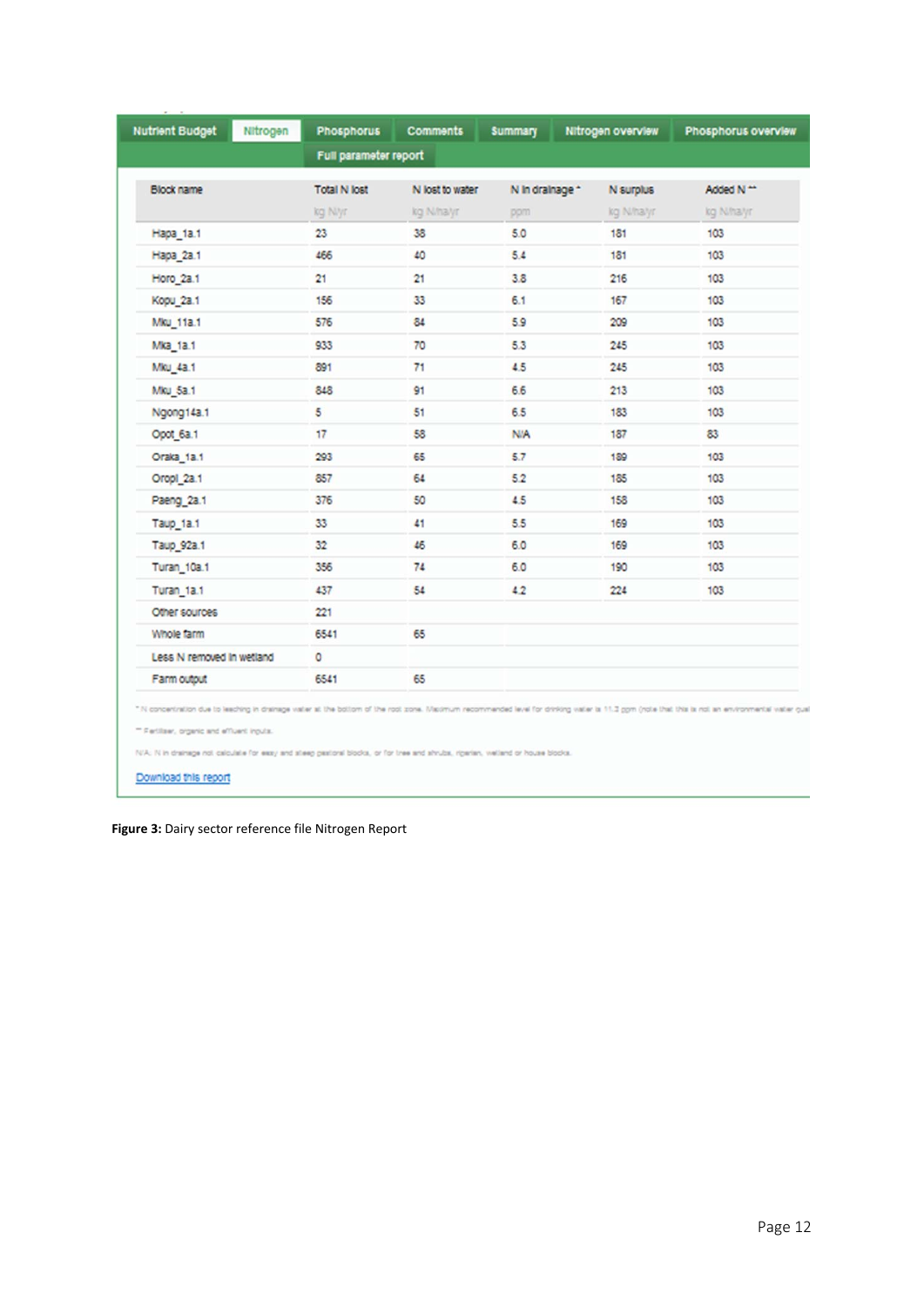| <b>FARMAX</b><br>Forecast Profit and Loss for NDA dairy sector reference |                                    |                                                                                                                                         |          |             |          |          |  |  |
|--------------------------------------------------------------------------|------------------------------------|-----------------------------------------------------------------------------------------------------------------------------------------|----------|-------------|----------|----------|--|--|
|                                                                          |                                    |                                                                                                                                         | \$Total  | \$/ha       | \$/cow   | \$/kg MS |  |  |
|                                                                          |                                    | Net Milk Sales - this season                                                                                                            | 443,302  | 4,433       | 2,062    | 5.01     |  |  |
|                                                                          |                                    | Net Milk Sales - last season                                                                                                            | 44,995   | 450         | 209      | 0.51     |  |  |
|                                                                          | <b>Stock</b><br>Revenue            | Net Milk Sales - dividend                                                                                                               | $\Omega$ | 0           | 0        | 0.00     |  |  |
|                                                                          |                                    | <b>Net Livestock Sales</b>                                                                                                              | 29,674   | 297         | 138      | 0.34     |  |  |
|                                                                          |                                    | <b>Contract Grazing</b>                                                                                                                 | $\Omega$ | 0           | 0        | 0.00     |  |  |
|                                                                          |                                    | Change in Livestock Value                                                                                                               | $\Omega$ | $\Omega$    | $\Omega$ | 0.00     |  |  |
|                                                                          |                                    | <b>Total</b>                                                                                                                            | 517,971  | 5,180       | 2,409    | 5.85     |  |  |
|                                                                          |                                    | Capital Value Change                                                                                                                    | $-508$   | $-5$        | $-2$     | $-0.01$  |  |  |
|                                                                          | Crop & Feed                        | Total                                                                                                                                   | $-508$   | -5          | $-2$     | $-0.01$  |  |  |
|                                                                          | <b>Total Revenue</b>               |                                                                                                                                         | 517,463  | 5,175       | 2,407    | 5.85     |  |  |
|                                                                          | Wages                              | Wages                                                                                                                                   | 55,040   | 550         | 256      | 0.62     |  |  |
|                                                                          |                                    | Management Wage                                                                                                                         | 22,575   | 226         | 105      | 0.26     |  |  |
|                                                                          |                                    | Animal Health                                                                                                                           | 19,275   | 193         | 90       | 0.22     |  |  |
|                                                                          | <b>Stock</b>                       | <b>Breeding</b>                                                                                                                         | 7,993    | 80          | 37       | 0.09     |  |  |
|                                                                          |                                    | Farm Dairy                                                                                                                              | 3,861    | 39          | 18       | 0.04     |  |  |
|                                                                          |                                    | Electricity                                                                                                                             | 9,030    | 90          | 42       | 0.10     |  |  |
|                                                                          |                                    | Pasture Conserved                                                                                                                       | 23,005   | 230         | 107      | 0.26     |  |  |
|                                                                          | Feed/Crop                          | <b>Bought Feed</b>                                                                                                                      | $\Omega$ | $\mathbf 0$ | 0        | 0.00     |  |  |
|                                                                          |                                    | Calf Feed                                                                                                                               | 1,138    | 11          | 5        | 0.01     |  |  |
|                                                                          | Grazing                            | Grazing                                                                                                                                 | 57,402   | 574         | 267      | 0.65     |  |  |
|                                                                          |                                    | Fertiliser (Excl. N)                                                                                                                    | 42,578   | 426         | 198      | 0.48     |  |  |
|                                                                          |                                    | Nitrogen                                                                                                                                | 14,964   | 150         | 70       | 0.17     |  |  |
| Expenses                                                                 |                                    | Weed & Pest Control                                                                                                                     | 3,400    | 34          | 16       | 0.04     |  |  |
|                                                                          | Other Farm Working                 | Vehicle Expenses                                                                                                                        | 16,900   | 169         | 79       | 0.19     |  |  |
|                                                                          |                                    | Fuel                                                                                                                                    | 7,300    | 73          | 34       | 0.08     |  |  |
|                                                                          |                                    | R&M Land/Buildings                                                                                                                      | 27,400   | 274         | 127      | 0.31     |  |  |
|                                                                          |                                    | R&M Plant/Equipment                                                                                                                     | 7,200    | 72          | 33       | 0.08     |  |  |
|                                                                          |                                    | Freight & Cartage                                                                                                                       | 4,945    | 49          | 23       | 0.06     |  |  |
|                                                                          |                                    | <b>Administration Expenses</b>                                                                                                          | 14,200   | 142         | 66       | 0.16     |  |  |
|                                                                          | Overheads                          | Insurance                                                                                                                               | 6,200    | 62          | 29       | 0.07     |  |  |
|                                                                          |                                    | <b>ACC Levies</b>                                                                                                                       | 2,100    | 21          | 10       | 0.02     |  |  |
|                                                                          |                                    | Rates                                                                                                                                   | 10,700   | 107         | 50       | 0.12     |  |  |
|                                                                          |                                    | <b>Total Farm Working Expenses</b>                                                                                                      | 357,207  | 3,572       | 1,661    | 4.04     |  |  |
|                                                                          | Depreciation                       |                                                                                                                                         | 31,700   | 317         | 147      | 0.36     |  |  |
|                                                                          | <b>Total Farm Expenses</b>         |                                                                                                                                         | 388,907  | 3,889       | 1,809    | 4.39     |  |  |
|                                                                          | <b>Economic Farm Surplus (EFS)</b> |                                                                                                                                         | 128,556  | 1,286       | 598      | 1.45     |  |  |
|                                                                          | <b>Farm Profit before Tax</b>      |                                                                                                                                         | 128,556  | 1,286       | 598      | 1.45     |  |  |
|                                                                          |                                    | EFS is a measure of farm business profitability independent of ownership or funding, used to compare performance between farms.         |          |             |          |          |  |  |
|                                                                          |                                    | EFS should include an adjustment for unpaid family labour and management. This can be added to the expense database as management wage. |          |             |          |          |  |  |

**Figure 4:** Dairy sector reference file profitability analysis

#### *6.2 Drystock*

- 6.2.1 The drystock reference file was based around a 100ha property with annual pasture growth rate potential of 10.3t DM/ha. Net growth was subsequently assessed at 8.6t DM/ha.
- 6.2.2 The model farm runs a breeding ewe flock of 287 mixed‐aged ewes, with 86 ewe hogget replacements. The farm lambed at 126% (lambs weaned/ewes mated). Ewe hoggets are not lambed. All the non-replacement lambs are finished, with an average carcass weight of 17.2kg.
- 6.2.3 The cattle policy comprises a dairy support operation and a steer trading system. The dairy grazing operation comprises the grazing 136 crossbred dairy heifer calves from mid‐ December (90kg live weight) though until the heifers are 22 months of age, in-calf and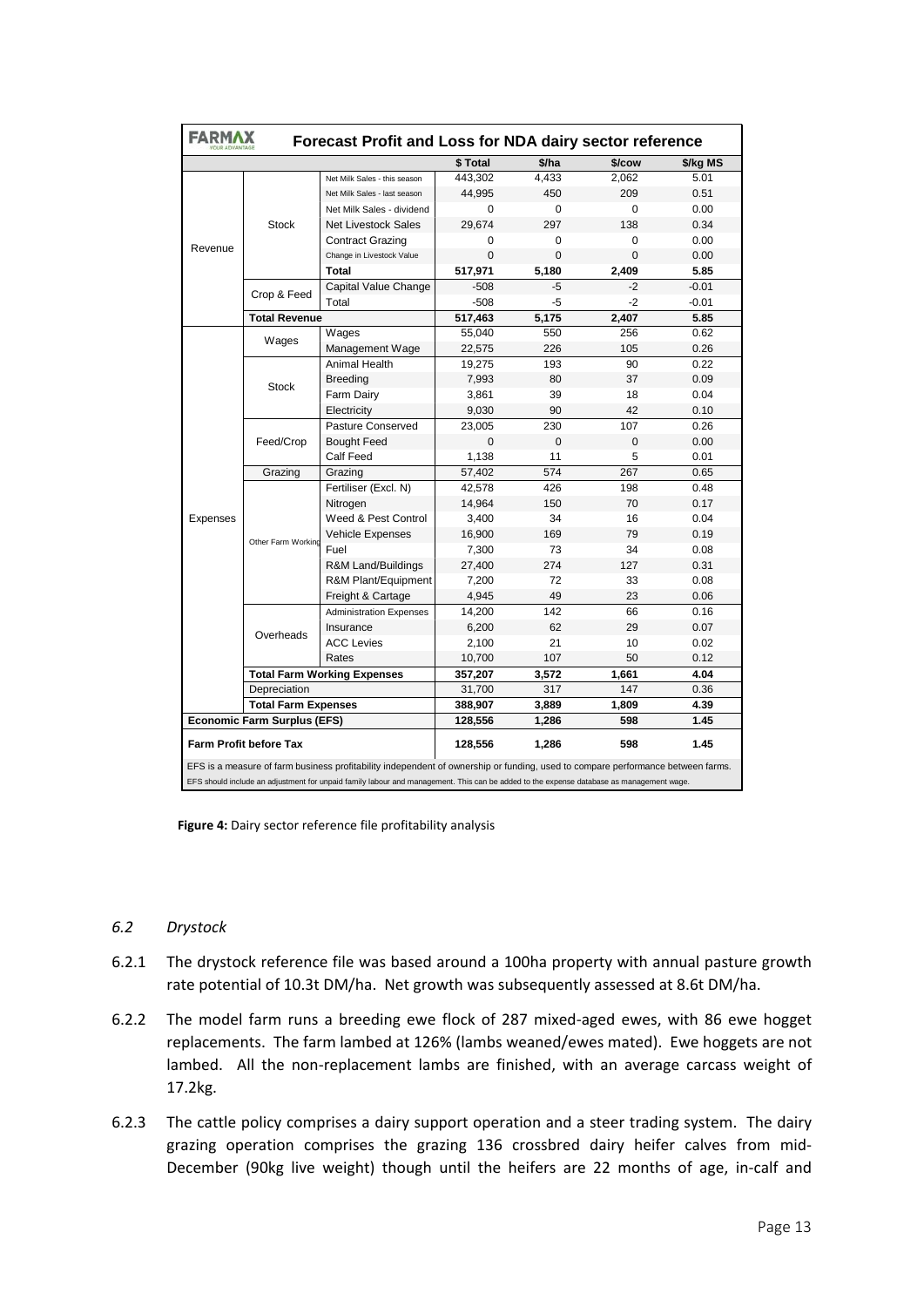weighing 419kg. For the steer policy, 40 white-face steers (100kg) are purchased in December, taken through one winter and progressively selling them to local trade slaughter as they reach c. 490kg live weight. No cattle are taken through a second winter.

6.2.4 No nitrogenous fertiliser is used, while 118t DM of pasture silage is cut in mid to late November for feeding out from May through to the end of September.



Figure 5: Forecast average pasture cover for the dry stock sector mid-point reference file Farmax model

- 6.2.5 From an Overseer perspective all silage harvested is cut from the flat (<7° slope) and rolling (7°‐16° slope) areas of the farm, but fed out evenly across the property.
- 6.2.6 Annual nitrogen leaching is estimated in Overseer 6.2.0 at 2,535kg N, versus the "target" of 2,559kg N ‐ a variance of 24kg N or‐0.9%.
- 6.2.7 Annual profitability was calculated in Farmax at \$382/ha.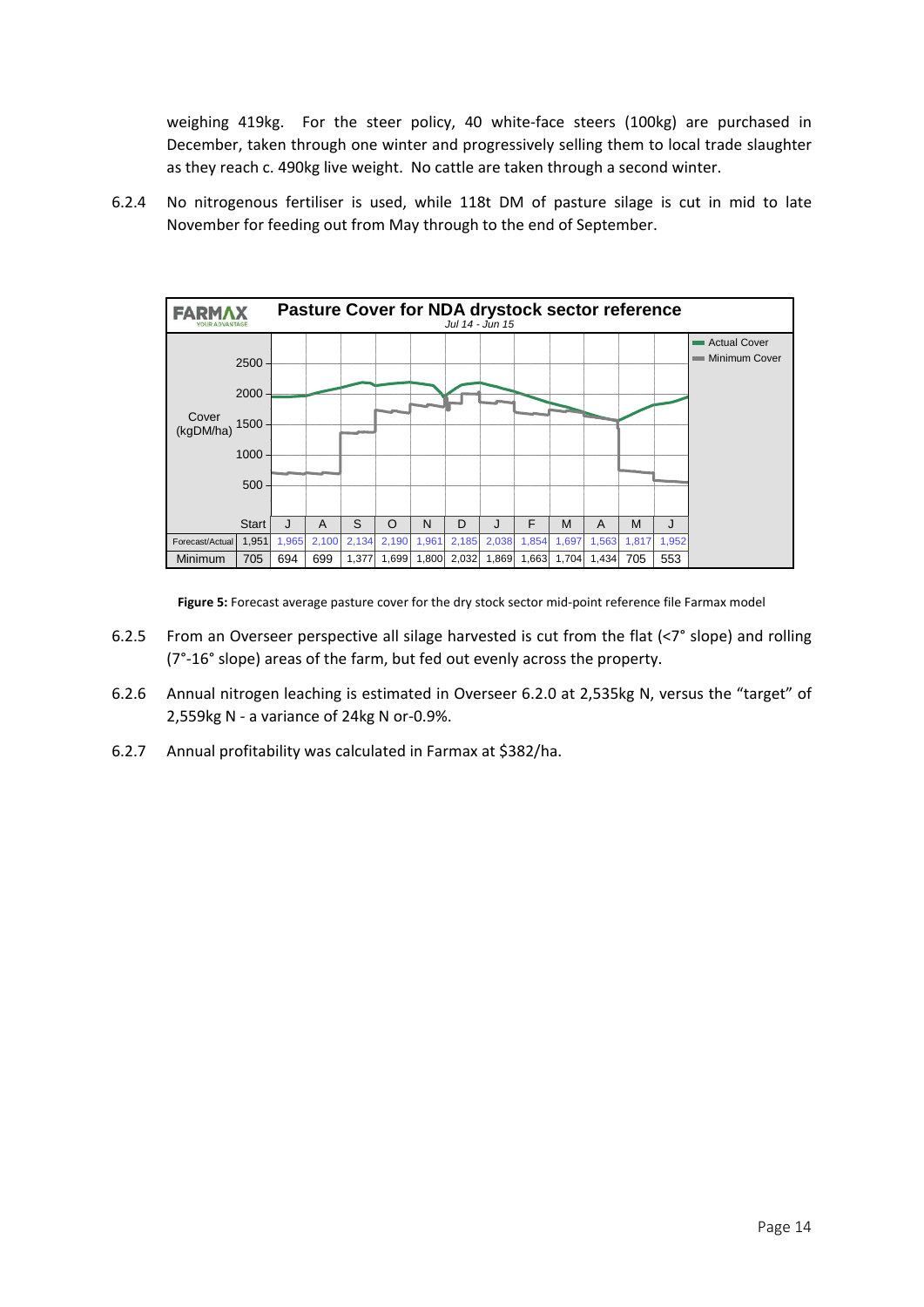| <b>Nutrient Budget</b>              | Nitrogen              | <b>Phosphorus</b> |         | <b>Comments</b> | <b>Summary</b> |         | Nitrogen overview | Phosphorus of |
|-------------------------------------|-----------------------|-------------------|---------|-----------------|----------------|---------|-------------------|---------------|
|                                     | Full parameter report |                   |         |                 |                |         |                   |               |
| (kg/halyr)                          |                       | N                 | P       | ĸ               | s              | Ca      | Mg                | Na            |
| Nutrients added                     |                       |                   |         |                 |                |         |                   |               |
| Fertiliser, lime & other            |                       | $\circ$           | 26      | ٥               | 44             | 63      | $\circ$           | $\circ$       |
| Rain/clover N ftration              |                       | 111               | $\circ$ | 3               | 5              | 4       | $\ddot{\circ}$    | 34            |
| Irrigation                          |                       | $\circ$           | $\circ$ | $\circ$         | $\circ$        | $\circ$ | $\circ$           | $\circ$       |
| <b>Nutrients removed</b>            |                       |                   |         |                 |                |         |                   |               |
| As products                         |                       | 33                | 7       | $\overline{2}$  | 4              | 15      | $\circ$           | 1             |
| Exported effluent                   |                       | $\circ$           | 0       | $\circ$         | $\circ$        | $\circ$ | $\circ$           | $\circ$       |
| As supplements and crop<br>residues |                       | $\circ$           | $\circ$ | $\circ$         | $\circ$        | $\circ$ | $\circ$           | $\circ$       |
| To atmosphere                       |                       | 35                | $\circ$ | $\circ$         | $\circ$        | $\circ$ | $\circ$           | $\circ$       |
| To water                            |                       | 25                | 1.7     | 17              | 44             | 29      | 15                | 72            |
| Change in farm pools                |                       |                   |         |                 |                |         |                   |               |
| Plant Material                      |                       | $\circ$           | $\circ$ | O               | o              | O       | $\circ$           | $\circ$       |
| Organic pool                        |                       | 17                | 14      | $\overline{2}$  | 1              | 1       | $\circ$           | $\circ$       |
| Inorganic mineral                   |                       | $\circ$           | 8       | $-11$           | $\circ$        | $-2$    | $-3$              | $-5$          |
| Inorganic soll pool                 |                       | ٥                 | -5      | $-8$            | 0              | 25      | $-5$              | $-34$         |

**Figure 6:** Dry stock sector reference file Nutrient Budget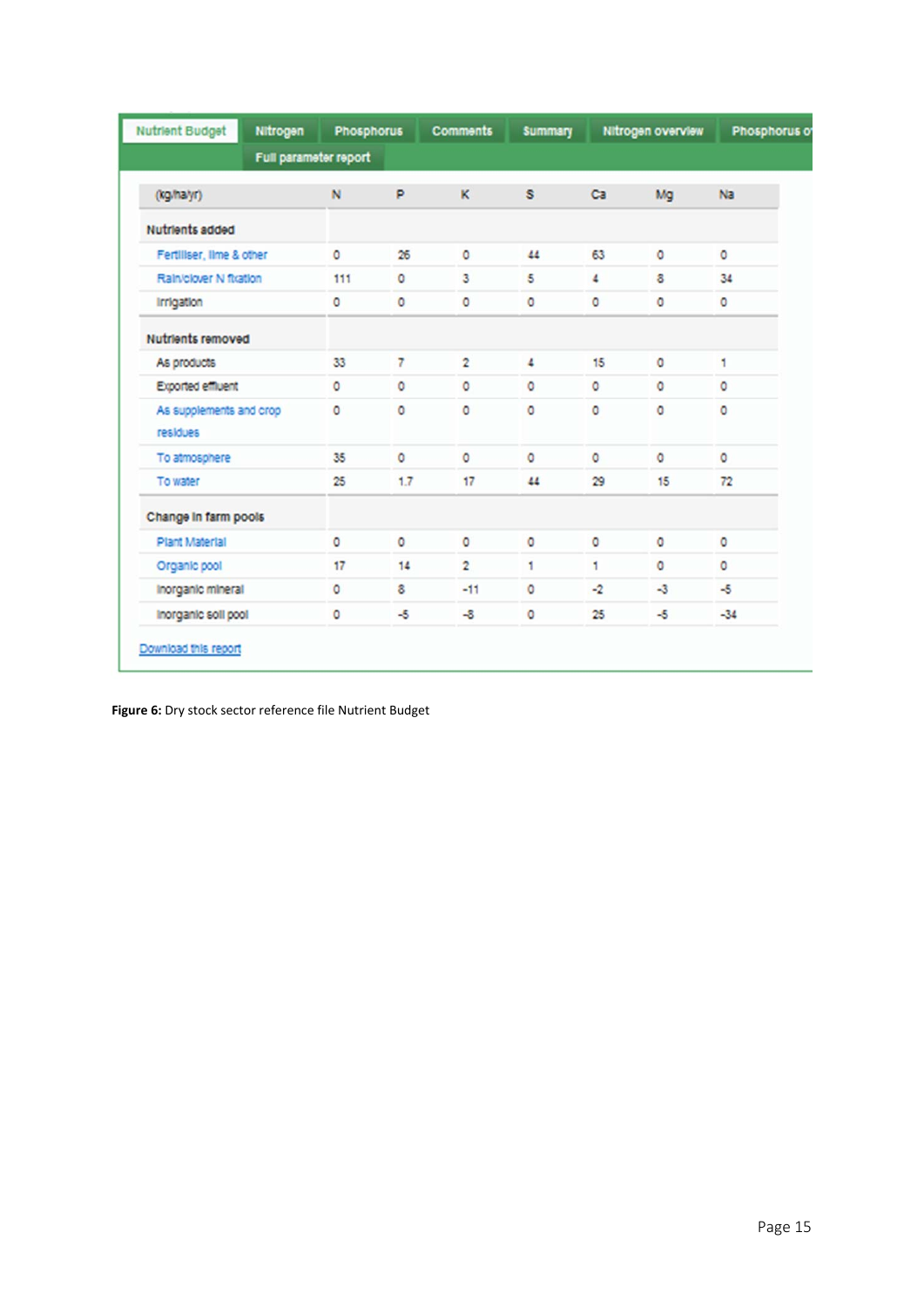| Nitrogen                  | Full parameter report | <b>Comments</b>            | <b>Summary</b>  | Nitrogen overview | Phosphorus overview |
|---------------------------|-----------------------|----------------------------|-----------------|-------------------|---------------------|
|                           |                       |                            |                 |                   |                     |
| Block name                | <b>Total N lost</b>   | N lost to water            | N in drainage * | N surplus         | Added N ^^          |
|                           | kg Niyr               | kg N/ha/yr                 | pom.            | kg N/ha/yr        | kg N/halyr          |
| Hapa 1a.1                 | 9                     | 15                         | <b>N/A</b>      | 82                | $\circ$             |
| Hapa_2a.1                 | 29                    | 15                         | 2.0             | 93                | ٥                   |
| Horo_2a.1                 | 10                    | 13                         | 21              | 78                | ٥                   |
| Kopu_2a.1                 | 47                    | 12                         | 20              | 82                | $\circ$             |
| Kopu_8a.1                 | 66                    | 15                         | <b>N/A</b>      | 72                | $\circ$             |
| Matat 2a.1                | 3                     | 17                         | 22              | 73                | $\circ$             |
| Mku 11a.1                 | 71                    | 39                         | 3.0             | 131               | $\circ$             |
| <b>Mku 1a.1</b>           | 397                   | 35                         | 28              | 121               | 0                   |
| Mku 2a.1                  | 59                    | 26                         | <b>N/A</b>      | 90                | ٥                   |
| Mku 4a.1                  | 119                   | 40                         | 2.6             | 131               | $\circ$             |
| Mku 5a.1                  | 35                    | 44                         | 29              | 128               | $\circ$             |
| Ngak_15a.1                | 157                   | 15                         | 1.8             | 94                | $\circ$             |
| Ngak 24a.1                | 67                    | 16                         | 1.7             | 95                | ٥                   |
| Ngong_14a.1               | 173                   | 22                         | <b>N/A</b>      | 90                | ٥                   |
| Opot_6a.1                 | 10                    | 24                         | 2.0             | 129               | ٥                   |
| Oraka_1a.1                | 193                   | 31                         | 2.7             | 119               | $\circ$             |
| Oropi 2a.1                | 143                   | 35                         | 26              | 120               | o                   |
| Paeng_2a.1                | 38                    | 34                         | 2.6             | 124               | $\circ$             |
| Taup_90a.2                | 25                    | 23                         | <b>N/A</b>      | 84                | $\circ$             |
| Teran_9a.1                | 96                    | 15                         | <b>N/A</b>      | 72                | $\circ$             |
| Turan <sub>10a.1</sub>    | 84                    | 35                         | 3.1             | 122               | ٥                   |
| Turan <sub>16a.1</sub>    | 61                    | 20                         | <b>N/A</b>      | 84                | $\circ$             |
| Turan <sub>1a.1</sub>     | 136                   | 31                         | 28              | 119               | $\circ$             |
| Turan <sub>3a.1</sub>     | 134                   | $\boldsymbol{\mathsf{22}}$ | 28              | 114               | $\circ$             |
| Wind_10a.1                | $\overline{a}$        | 15                         | 1.8             | 73                | $\circ$             |
| Wyma 2a.1                 | 323                   | 29                         | 3.1             | 119               | $\circ$             |
| Other sources             | 47                    |                            |                 |                   |                     |
| Whole farm                | 2535                  | 25                         |                 |                   |                     |
| Less N removed In wetland | ٥                     |                            |                 |                   |                     |
| Farm output               | 2535                  | 25                         |                 |                   |                     |

**Figure 7:** Dry stock sector reference file Nitrogen Report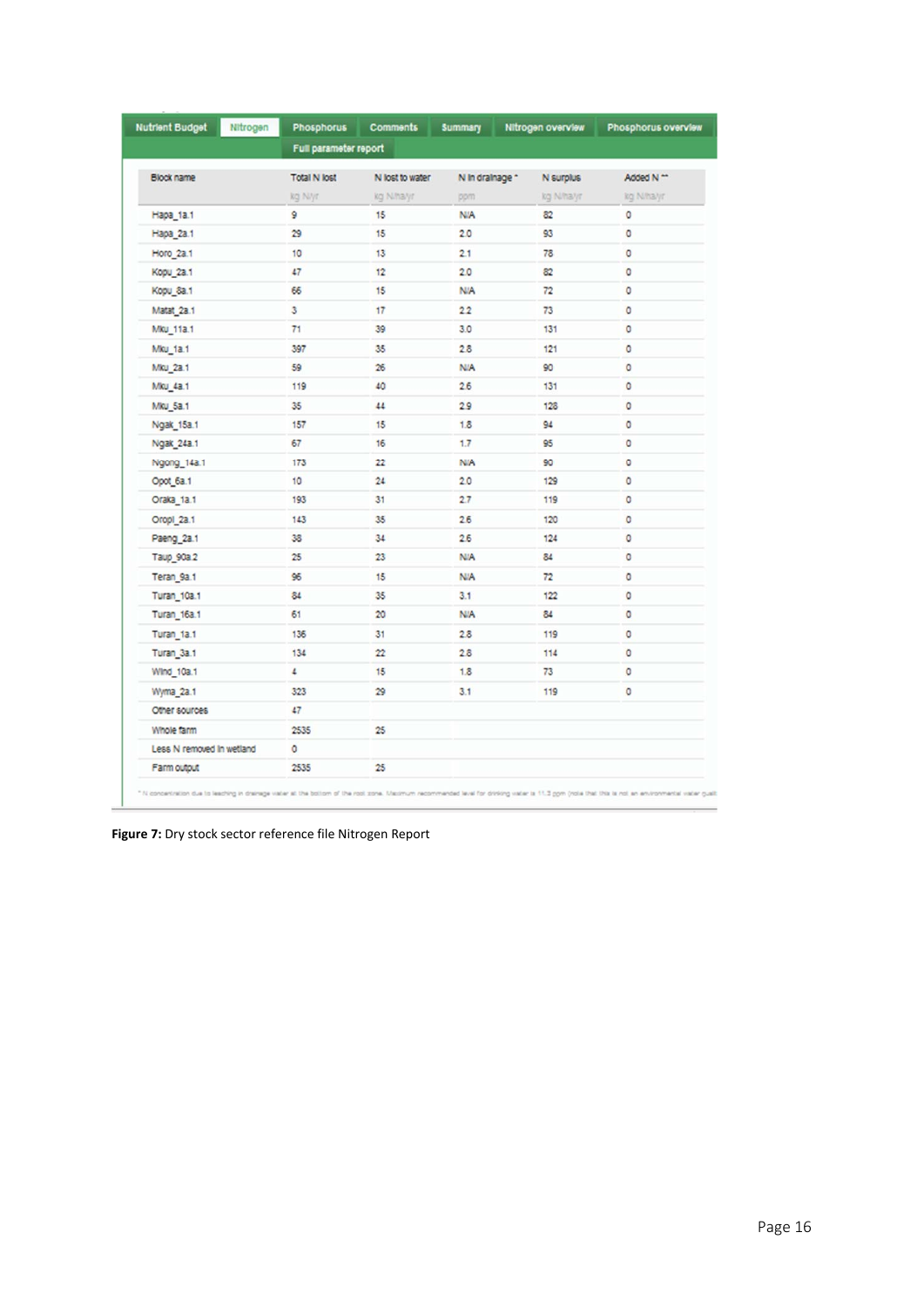|                               | FARMAXorecast Profit and Loss for NDA drystock sector reference<br>Jul 14 - Jun 15 |                                                                                                                                         |          |                |        |  |  |
|-------------------------------|------------------------------------------------------------------------------------|-----------------------------------------------------------------------------------------------------------------------------------------|----------|----------------|--------|--|--|
|                               |                                                                                    |                                                                                                                                         | \$ Total | \$/ha          | \$/SU  |  |  |
|                               |                                                                                    | Sales - Purchases                                                                                                                       | 26,987   | 270            | 17.9   |  |  |
|                               |                                                                                    | Wool                                                                                                                                    | 6,939    | 69             | 4.6    |  |  |
|                               | Sheep                                                                              | Capital Value Change                                                                                                                    | $-73$    | $-1$           | 0.0    |  |  |
|                               |                                                                                    | Total                                                                                                                                   | 33,853   | 339            | 22.5   |  |  |
|                               |                                                                                    | Sales - Purchases                                                                                                                       | 27,200   | 272            | 18.1   |  |  |
| Revenue                       | <b>Beef</b>                                                                        | <b>Contract Grazing</b>                                                                                                                 | 82,144   | 821            | 54.6   |  |  |
|                               |                                                                                    | <b>Total</b>                                                                                                                            | 109,344  | 1,093          | 72.7   |  |  |
|                               |                                                                                    | Capital Value Change                                                                                                                    | $-91$    | $-1$           | $-0.1$ |  |  |
|                               | Crop & Feed                                                                        | Total                                                                                                                                   | $-91$    | $-1$           | $-0.1$ |  |  |
|                               | <b>Total Revenue</b>                                                               |                                                                                                                                         | 143,106  | 1,431          | 95.1   |  |  |
|                               | Wages                                                                              | Wages                                                                                                                                   | 28,580   | 286            | 19.0   |  |  |
|                               |                                                                                    | Animal Health                                                                                                                           | 1,868    | 19             | 1.2    |  |  |
|                               | Stock                                                                              | Shearing                                                                                                                                | 3,398    | 34             | 2.3    |  |  |
|                               | Feed/Crop/Grazing                                                                  | Conservation                                                                                                                            | 17,650   | 176            | 11.7   |  |  |
|                               | Fertiliser                                                                         | Fertiliser (Excl. N & Lime)                                                                                                             | 20,262   | 203            | 13.5   |  |  |
|                               |                                                                                    | Lime                                                                                                                                    | 1,504    | 15             | 1.0    |  |  |
|                               | Other Farm Working                                                                 | Weed & Pest Control                                                                                                                     | 1,760    | 18             | 1.2    |  |  |
|                               |                                                                                    | Vehicle Expenses                                                                                                                        | 2,930    | 29             | 1.9    |  |  |
|                               |                                                                                    | Fuel                                                                                                                                    | 2,500    | 25             | 1.7    |  |  |
|                               |                                                                                    | Repairs & Maintenance                                                                                                                   | 6,421    | 64             | 4.3    |  |  |
| Expenses                      |                                                                                    | Freight & Cartage                                                                                                                       | 2,512    | 25             | 1.7    |  |  |
|                               |                                                                                    | Electricity                                                                                                                             | 1,294    | 13             | 0.9    |  |  |
|                               |                                                                                    | <b>Other Expenses</b>                                                                                                                   | 903      | 9              | 0.6    |  |  |
|                               |                                                                                    | <b>Administration Expenses</b>                                                                                                          | 2,919    | 29             | 1.9    |  |  |
|                               | <b>Standing Charges</b>                                                            | Insurance                                                                                                                               | 1,397    | 14             | 0.9    |  |  |
|                               |                                                                                    | <b>ACC Levies</b>                                                                                                                       | 692      | $\overline{7}$ | 0.5    |  |  |
|                               |                                                                                    | Rates                                                                                                                                   | 3,008    | 30             | 2.0    |  |  |
|                               | <b>Total Farm Working Expense</b>                                                  |                                                                                                                                         | 99,599   | 996            | 66.2   |  |  |
|                               | Depreciation                                                                       |                                                                                                                                         | 5,265    | 53             | 3.5    |  |  |
|                               | <b>Total Farm Expenses</b>                                                         |                                                                                                                                         | 104,863  | 1,049          | 69.7   |  |  |
|                               | <b>Economic Farm Surplus (EFS)</b>                                                 |                                                                                                                                         | 38,243   | 382            | 25.4   |  |  |
| <b>Farm Profit before Tax</b> |                                                                                    |                                                                                                                                         | 38,243   | 382            | 25.4   |  |  |
|                               |                                                                                    | EFS is a measure of farm business profitability independent of ownership or funding, used to compare performance between farms.         |          |                |        |  |  |
|                               |                                                                                    | EFS should include an adjustment for unpaid family labour and management. This can be added to the expense database as management wage. |          |                |        |  |  |

**Figure 8:** Dry stock sector reference file profitability analysis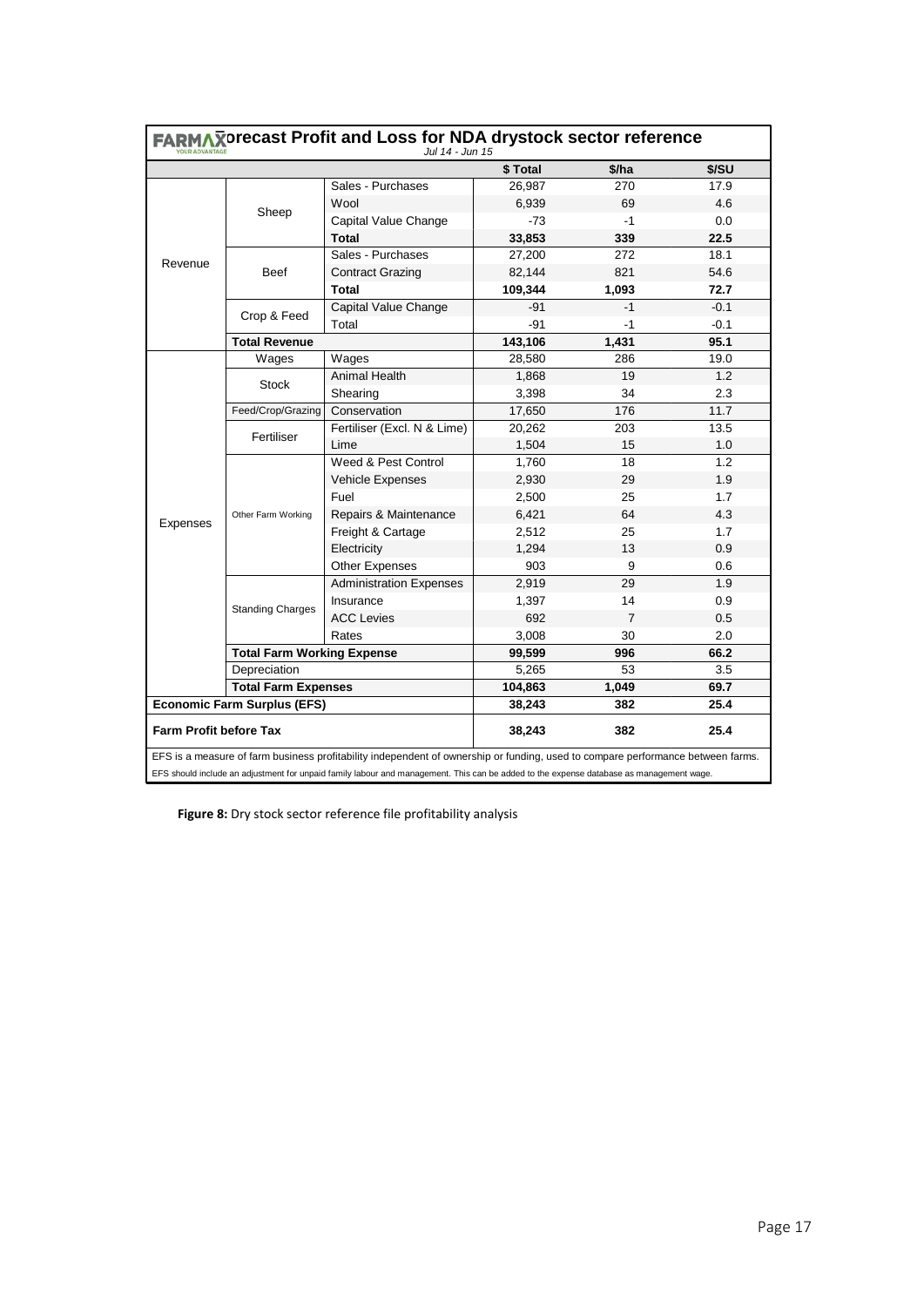#### **7.The stocking rate table**

7.1The stocking rate table is presented below, along with the definitions of the animals that were used to establish both the RSUs and the static stocking rates equivalent to 17.9kg N/ha/year in Overseer 6.2.0.

#### **Table 1:** Stocking rate table

| <b>Stock class</b>             | 1 animal = $(RSU)$ | $SR = PA$ status |                       | Area required to support Animal performance definition (for inclusion in methodology) |
|--------------------------------|--------------------|------------------|-----------------------|---------------------------------------------------------------------------------------|
|                                |                    |                  | one head of livestock |                                                                                       |
|                                |                    | (animals/ha)     | and comply with PA    |                                                                                       |
|                                |                    |                  | status (ha)           |                                                                                       |
| Dairy bull                     | 6.1                | 1.5              | 0.66                  | 620kg Friesian breeding bull                                                          |
| Dairy cow                      | 10.4               | 0.9              | 1.15                  | 450kg F8J8 dairy cow producing 400kg MS                                               |
| Dairy heifer 1-2 years age     | 5.1                | 1.6              | 0.65                  | F8J8 199-419kg Jul to Apr                                                             |
| Dairy heifer calf (weaned)     | 1.6                | 3.5              | 0.29                  | F8J8 110-199kg Dec to Jun                                                             |
| Beef bull                      | 6.0                | 1.5              | 0.68                  | 620kg Beef cross MA breeding bull                                                     |
| Beef cow                       | 7.5                | 1.3              | 0.79                  | 480kg MA Beef cross breeding cow calving at 96%                                       |
| Bull 1-2 years age             | 6.8                | 1.5              | 0.65                  | Friesian bull 209kg to 535kg slaughter weight                                         |
| Steer 1-2 years age            | 5.8                | 1.8              | 0.56                  | WF steer 203kg to 478kg slaughter weight                                              |
| Heifer 1-2 years age           | 5.7                | 1.7              | 0.58                  | WF heifer 208kg to 420kg slaughter weight                                             |
|                                | 2.7                | 3.8              | 0.26                  | WF steer 100kg to 203kg Dec to Jun                                                    |
| Steer calf < 1 year (weaned)   |                    |                  |                       |                                                                                       |
| Bull calf < 1 year (weaned)    |                    | 3.5              | 0.29                  | Fresian 100kg to 209kg bull Dec to Jun                                                |
| Heifer calf < 1 year (weaned)  | 1.6                | 3.0              | 0.33                  | WF heifer 90kg to 208kg Dec to Jun                                                    |
| Ram                            | 1.0                | 15.5             | 0.06                  | 73kg Romney ram, 4.5kg wool                                                           |
| Adult ewe                      | 1.01               | 15.0             | 0.07                  | 63kg Romney MA ewe lambing at 126%, 4.5kg wool                                        |
| Sheep 1-2 years of age         | 0.9                | 14.2             | 0.07                  | Romney hogget 46kg to 66kg, 4kg wool                                                  |
| Sheep <1 years of age (weaned) | 0.5                | 25.9             | 0.04                  | Romney 26kg to 46kg from Dec to June, 2kg wool                                        |
| Bucks & does < 1 year (weaned) | 0.5                | 24.9             | 0.04                  | Overseer default                                                                      |
| Angora does                    | 1.1                | 11.3             | 0.09                  | Overseer default                                                                      |
| Feral does                     | 0.9                | 13.8             | 0.07                  | Overseer default                                                                      |
| Feral bucks & wethers          | 0.5                | 24.9             | 0.04                  | Overseer default                                                                      |
|                                |                    |                  |                       |                                                                                       |
| <b>Stag</b>                    | 2.4                | 4.9              | 0.21                  | Red stag 200kg, 4kg velvet                                                            |
| Breeding hind                  | 2.5                | 5.0              | 0.20                  | Red hind 110kg, 86% fawning                                                           |
| Hind 1-2 years age             | 1.2                | 9.9              | 0.10                  | Red hind 53kg-75kg                                                                    |
| Hind fawn (weaned)             | 1.0                | 15.0             | 0.07                  | Red hind 37kg - 53 kg over 4 months, annualised to 12 months                          |
| Stag 1-2 years age             | 2.3                | 4.2              | 0.24                  | Red stag 55kg -159kg over 12 months, 2kg velvet                                       |
| Stag fawn (weaned)             | 1.1                | 15.2             | 0.07                  | Red stag 42kg -55kg over 4 months, annualised to 12 months                            |
| Alpaca                         | 0.8                | 15.4             | 0.06                  | Overseer default                                                                      |
| Llama                          | 1.6                | 7.7              | 0.13                  | Overseer default                                                                      |
| Pony                           | 6                  | 2.1              | 0.48                  | Overseer default                                                                      |
| Pony brood mare w/ foal        | 8                  | 1.6              | 0.64                  | Overseer default                                                                      |
| Small hack                     | 8                  | 1.6              | 0.64                  | Overseer default                                                                      |
| Small hack broodmare w/ foal   | 10                 | 1.2              | 0.80                  | Overseer default                                                                      |
| Large hack                     | 12                 | 1.0              | 0.96                  | Overseer default                                                                      |
| Thoroughbred                   | 12                 | 1.0              | 0.96                  | Overseer default                                                                      |
| Large hack broodmare w/ foal   | 14                 | 0.9              | 1.12                  | Overseer default                                                                      |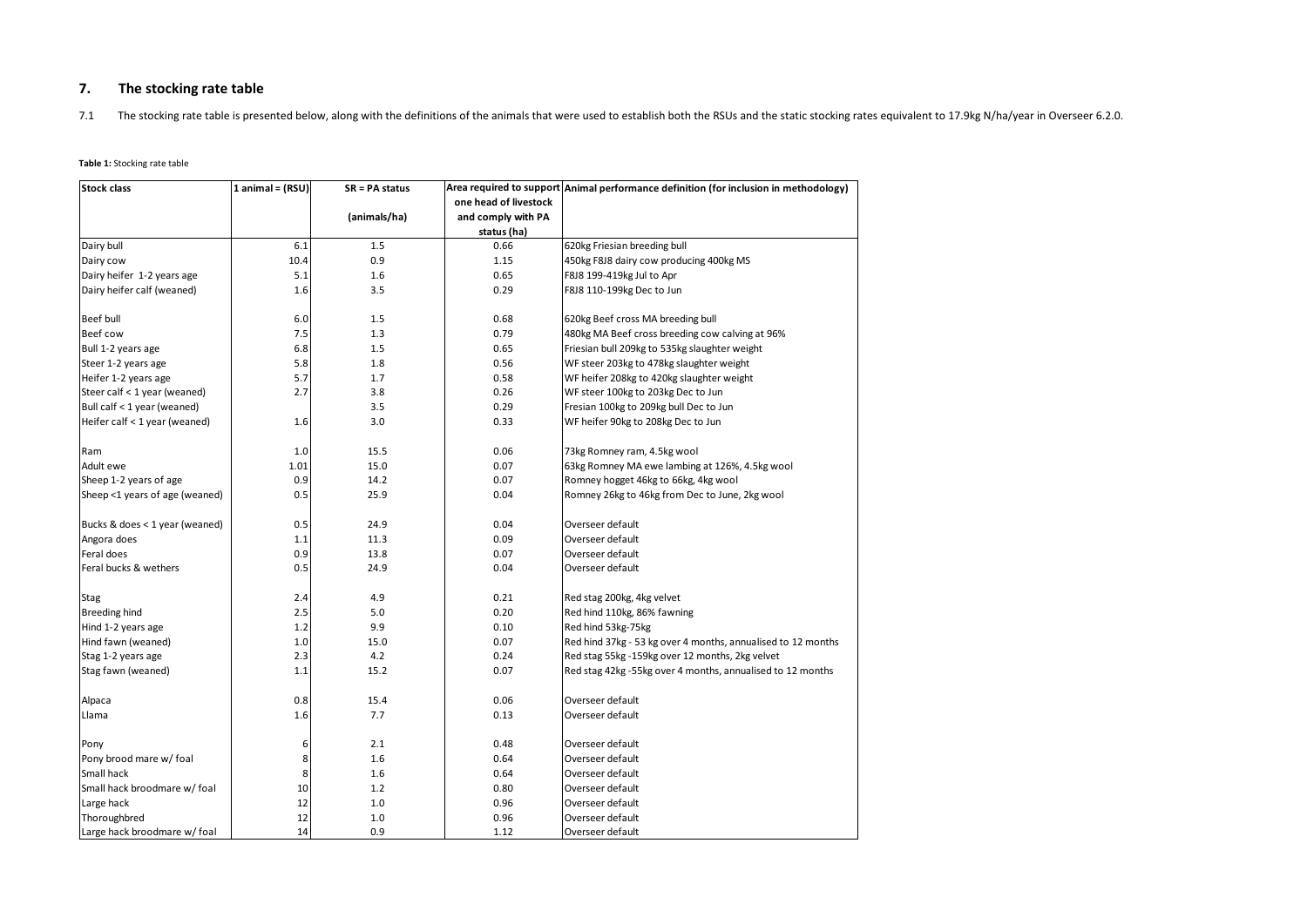| <b>Expense item</b>   | <b>Applied</b> | <b>Rotorua</b> |
|-----------------------|----------------|----------------|
| Wages                 | /cow           | \$<br>256.00   |
| Management Wage       | /cow           | \$<br>105.00   |
| Electricity           | /cow           | \$<br>42.00    |
| Fertiliser (Excl. N)  | /kg MS         | \$<br>0.51     |
| Weed & Pest           | /ha            | \$<br>34.00    |
| Vehicles              | /ha            | \$<br>169.00   |
| Fuel                  | /ha            | \$<br>73.00    |
| R&M Land & Buildings  | /ha            | \$<br>274.00   |
| R&M Plant & Equipment | /ha            | \$<br>72.00    |
| Freight               | /cow           | \$<br>23.00    |
| Administration        | /ha            | \$<br>142.00   |
| Insurance             | /ha            | \$<br>62.00    |
| ACC                   | /ha            | \$<br>21.00    |
| Rates                 | /ha            | \$<br>107.00   |
| Depreciation          | /ha            | \$<br>317.00   |

**Source 1:** DairyBase 2012/13 Central Plateau Owner Operator Survey

| <b>Animal Health Costs</b> |          |  |  |  |  |
|----------------------------|----------|--|--|--|--|
| <b>Stock Class</b>         | \$/hd/yr |  |  |  |  |
| <b>Heifer Calf</b>         | 35.00    |  |  |  |  |
| 1-Year Heifer              | 35.00    |  |  |  |  |
| 2-Year Heifer              | 67.50    |  |  |  |  |
| Cow                        | 67.50    |  |  |  |  |
| <b>Bull Calf</b>           | 18.00    |  |  |  |  |
| 1-Year Bull                | 8.00     |  |  |  |  |
| 2-Year Bull                | 7.00     |  |  |  |  |
| Bull                       | 20.00    |  |  |  |  |
|                            |          |  |  |  |  |

**Source 2:** Farmax 2015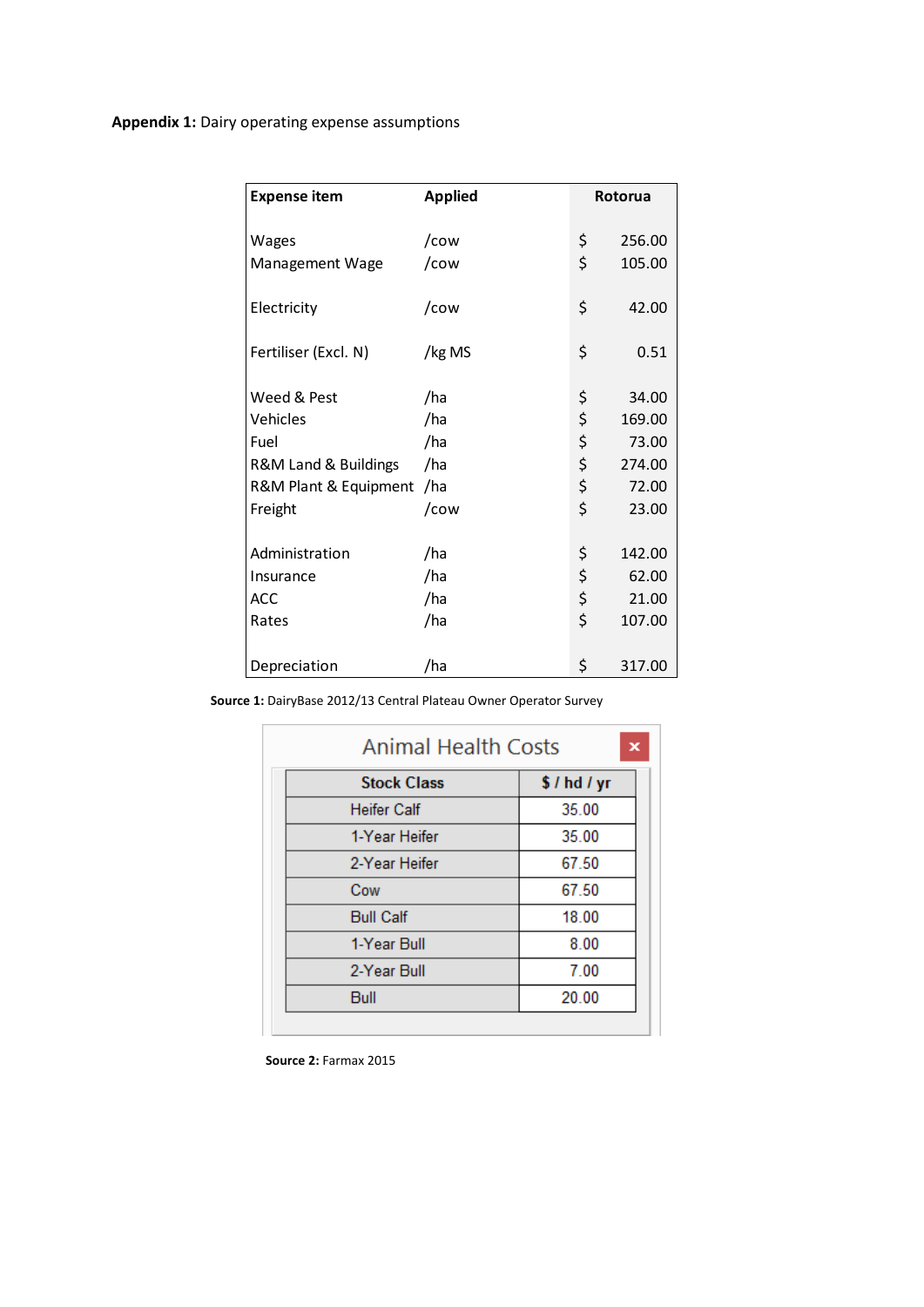| <b>Breeding Costs</b> | ×             |
|-----------------------|---------------|
| 25.00                 | \$/submission |
| 250,00                | \$/submission |
| 50.00                 | \$/submission |
|                       |               |

**Source:** Farmax 2015

| Nitrogen Fertiliser |                  | × |
|---------------------|------------------|---|
| Nitrogen Cost       | 1.80<br>\$/kg N  |   |
|                     | 828<br>\$/t Urea |   |

**Source:** Perrin Ag Consultants 2015

|                             | Regrassing |    |        |
|-----------------------------|------------|----|--------|
| Regrassing cost (\$/ha) 600 |            |    |        |
|                             |            | ок | Cancel |

**Source:** Perrin Ag Consultants 2015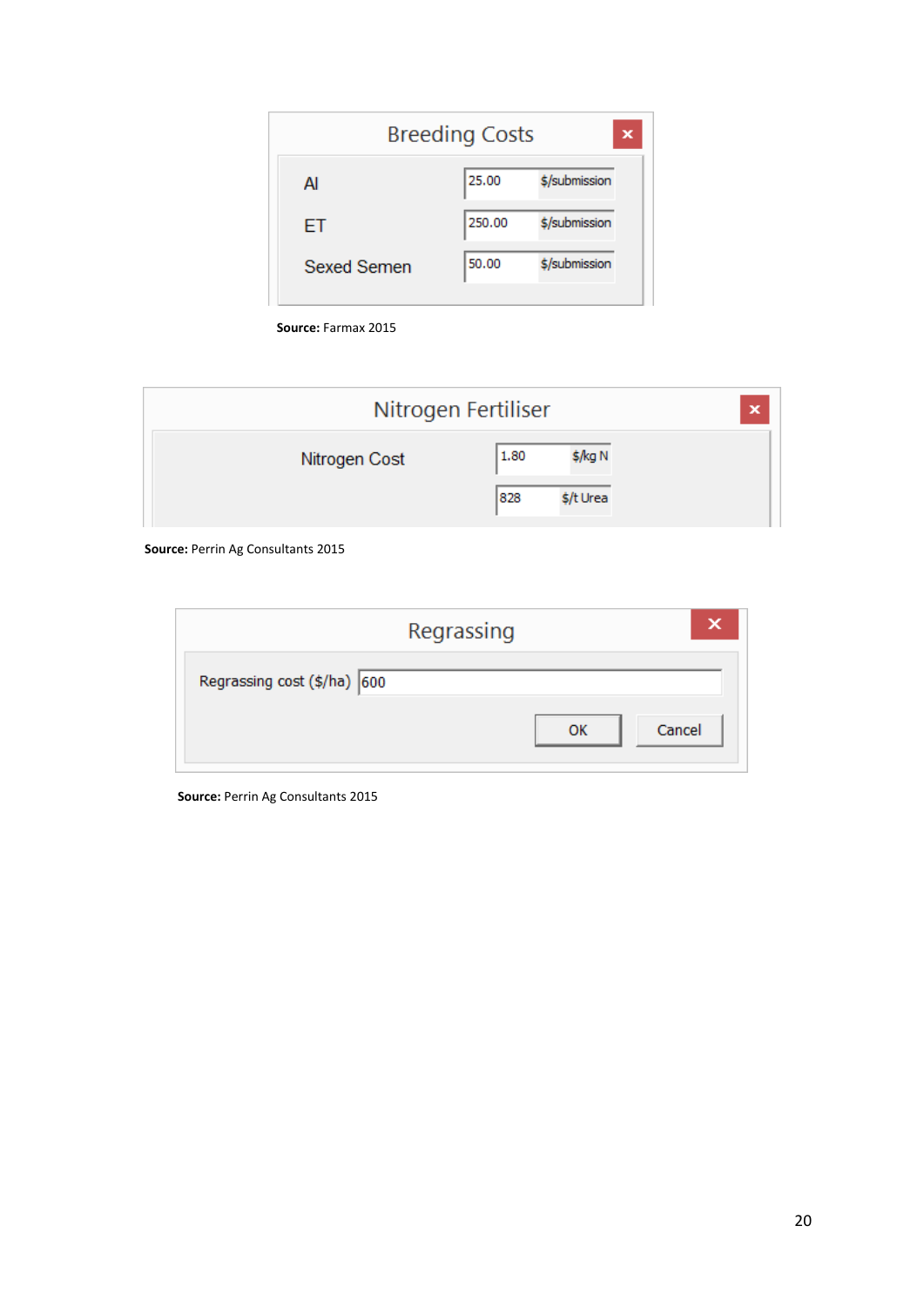# **Appendix 2:** Sheep revenue assumptions for a \$5.50/kg base schedule

| <b>FARMAX</b><br>Sheep Prices Prices / kg for Rotorua<br>YOUR ADVANTAGE |             |      |      |      |      |      |      |      |      |      |      |      |
|-------------------------------------------------------------------------|-------------|------|------|------|------|------|------|------|------|------|------|------|
|                                                                         | Prices / kg |      |      |      |      |      |      |      |      |      |      |      |
| Works (\$/kg Cwt)                                                       | $\Omega$    | N    | D    |      | F    | M    | A    | M    | J    | J    | A    | S    |
| 17 kg PM Lamb                                                           | 6.16        | 6.00 | 5.50 | 5.12 | 5.01 | 4.95 | 5.01 | 5.22 | 5.45 | 5.61 | 5.89 | 6.11 |
| 24 kg Sheep                                                             | 2.96        | 2.76 | 2.53 | 2.35 | 2.25 | 2.33 | 2.50 | 2.46 | 2.72 | 2.80 | 2.94 | 3.11 |
| Store (\$/kg Lwt)                                                       | $\Omega$    | N    | D    | J    | F    | M    | A    | M    | J    | J    | A    | S    |
| Ewe Lamb                                                                | 2.59        | 2.52 | 2.25 | 2.15 | 2.15 | 2.13 | 2.15 | 2.25 | 2.29 | 2.41 | 2.59 | 2.75 |
| <b>Ewe Hogget</b>                                                       | 2.83        | 2.82 | 2.64 | 2.46 | 2.20 | 1.98 | 1.90 | 1.83 | 1.96 | 2.24 | 2.71 | 2.81 |
| MA Ewe                                                                  | 2.22        | 2.22 | 2.04 | 1.43 | 1.40 | 1.39 | 1.40 | 1.46 | 1.58 | 1.68 | 2.06 | 2.14 |
| Ram Lamb                                                                | 2.77        | 2.64 | 2.37 | 2.30 | 2.25 | 2.23 | 2.25 | 2.35 | 2.40 | 2.52 | 2.77 | 2.87 |
| Ram Hogget                                                              | 4.25        | 4.38 | 4.29 | 2.51 | 2.50 | 2.57 | 2.85 | 3.03 | 3.21 | 3.37 | 3.65 | 3.85 |
| MA Ram                                                                  | 7.45        | 7.25 | 7.59 | 8.34 | 8.51 | 8.61 | 8.91 | 8.36 | 8.17 | 7.80 | 7.77 | 7.57 |
| Wether Lamb                                                             | 2.71        | 2.58 | 2.37 | 2.25 | 2.20 | 2.18 | 2.20 | 2.30 | 2.34 | 2.47 | 2.71 | 2.81 |
| <b>Wether Hogget</b>                                                    | 2.34        | 2.22 | 2.04 | 1.94 | 2.05 | 2.03 | 2.00 | 2.19 | 2.34 | 2.52 | 2.59 | 2.44 |
| <b>MA Wether</b>                                                        | 1.97        | 2.04 | 1.76 | 1.59 | 1.80 | 1.83 | 1.85 | 1.67 | 1.74 | 1.80 | 1.82 | 1.71 |

| <b>FARMAX</b><br>YOUR ADVANTAGE | <b>Sheep Prices Charges for Rotorua</b> |                   |         |         |  |  |  |  |  |
|---------------------------------|-----------------------------------------|-------------------|---------|---------|--|--|--|--|--|
| <b>Charges</b>                  |                                         |                   |         |         |  |  |  |  |  |
|                                 | <b>Transport</b>                        | <b>Commission</b> | Headage | Killing |  |  |  |  |  |
|                                 | \$/head                                 | % of gross        | \$/head | \$/head |  |  |  |  |  |
| Purchases                       | 1.50                                    |                   |         |         |  |  |  |  |  |
| <b>Store Sales</b>              |                                         | 5.50              |         |         |  |  |  |  |  |
| <b>Works Sales</b>              |                                         |                   |         | 2.00    |  |  |  |  |  |

| <b>FARMA</b><br><b>Sheep Prices Relativities for Rotorua</b><br><b>OUR ADVANTAGE</b> |                     |      |      |      |      |      |      |      |      |      |                |      |
|--------------------------------------------------------------------------------------|---------------------|------|------|------|------|------|------|------|------|------|----------------|------|
|                                                                                      | <b>Relativities</b> |      |      |      |      |      |      |      |      |      |                |      |
| Works (/kg Cwt)                                                                      | $\circ$             | N    | D    | J    | F    | M    | A    | M    | J    | J    | $\overline{A}$ | S    |
| 17 kg PM Lamb                                                                        | 1.00                | 1.00 | 1.00 | 1.00 | 1.00 | 1.00 | 1.00 | 1.00 | 1.00 | 1.00 | 1.00           | 1.00 |
| 24 kg Sheep                                                                          | 0.48                | 0.46 | 0.46 | 0.46 | 0.45 | 0.47 | 0.50 | 0.47 | 0.50 | 0.50 | 0.50           | 0.51 |
| Store (/kg Lwt)                                                                      | O                   | N    | D    | J    | F    | M    | A    | M    | J    | J    | A              | S    |
| Ewe Lamb                                                                             | 0.42                | 0.42 | 0.41 | 0.42 | 0.43 | 0.43 | 0.43 | 0.43 | 0.42 | 0.43 | 0.44           | 0.45 |
| Ewe Hogget                                                                           | 0.46                | 0.47 | 0.48 | 0.48 | 0.44 | 0.40 | 0.38 | 0.35 | 0.36 | 0.40 | 0.46           | 0.46 |
| MA Ewe                                                                               | 0.36                | 0.37 | 0.37 | 0.28 | 0.28 | 0.28 | 0.28 | 0.28 | 0.29 | 0.30 | 0.35           | 0.35 |
| Ram Lamb                                                                             | 0.45                | 0.44 | 0.43 | 0.45 | 0.45 | 0.45 | 0.45 | 0.45 | 0.44 | 0.45 | 0.47           | 0.47 |
| Ram Hogget                                                                           | 0.69                | 0.73 | 0.78 | 0.49 | 0.50 | 0.52 | 0.57 | 0.58 | 0.59 | 0.60 | 0.62           | 0.63 |
| MA Ram                                                                               | 1.21                | 1.21 | 1.38 | 1.63 | 1.70 | 1.74 | 1.78 | 1.60 | 1.50 | 1.39 | 1.32           | 1.24 |
| <b>Wether Lamb</b>                                                                   | 0.44                | 0.43 | 0.43 | 0.44 | 0.44 | 0.44 | 0.44 | 0.44 | 0.43 | 0.44 | 0.46           | 0.46 |
| <b>Wether Hogget</b>                                                                 | 0.38                | 0.37 | 0.37 | 0.38 | 0.41 | 0.41 | 0.40 | 0.42 | 0.43 | 0.45 | 0.44           | 0.40 |
| <b>MA Wether</b>                                                                     | 0.32                | 0.34 | 0.32 | 0.31 | 0.36 | 0.37 | 0.37 | 0.32 | 0.32 | 0.32 | 0.31           | 0.28 |

**Source:** Farmax 2015, Perrin Ag Consultants 2015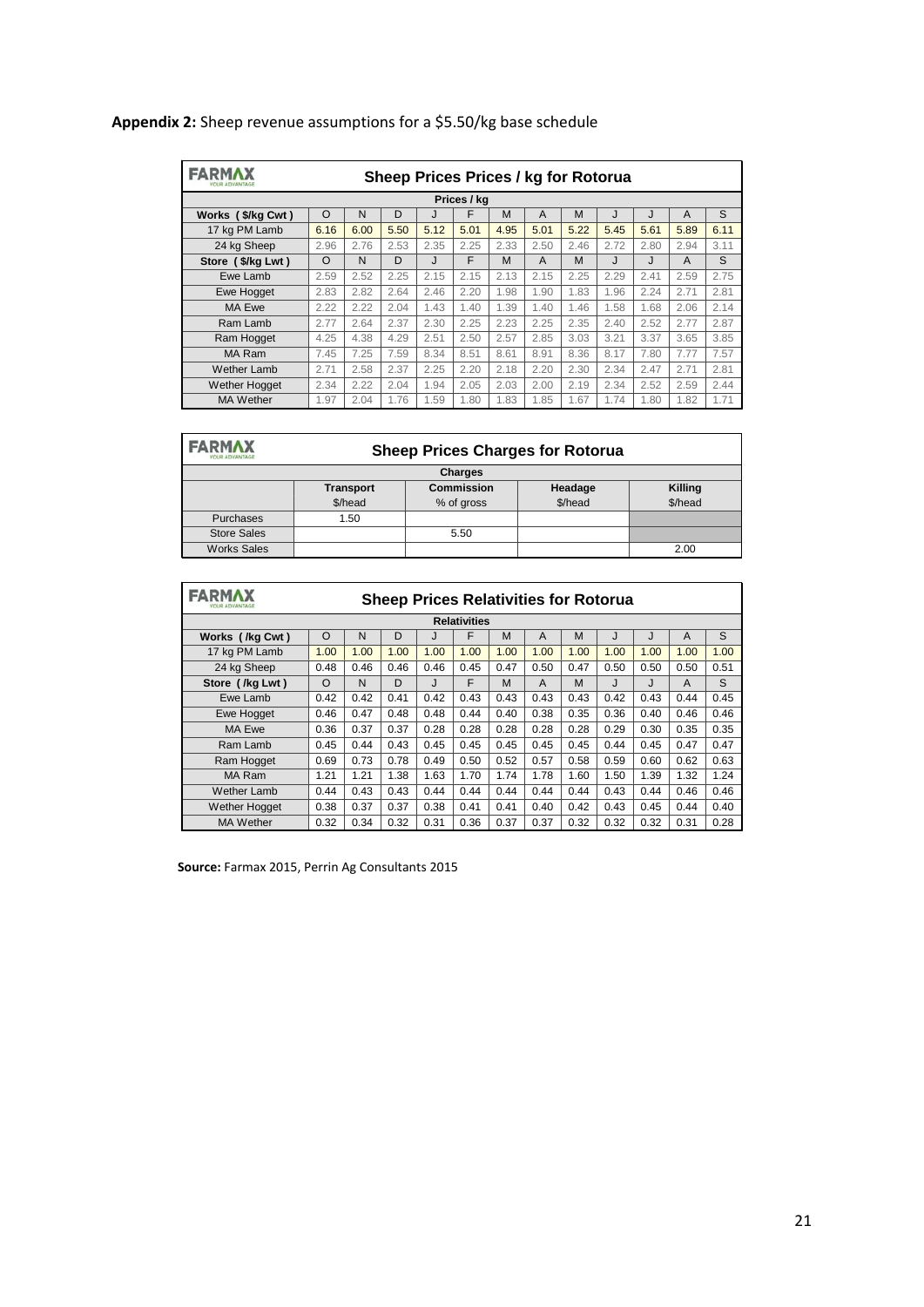| <b>FARMAX</b><br><b>YOUR ADVANTAGE</b> | <b>Bull Beef Prices Prices / kg for Rotorua</b> |      |      |      |      |      |      |      |      |      |      |      |
|----------------------------------------|-------------------------------------------------|------|------|------|------|------|------|------|------|------|------|------|
| Prices / kg                            |                                                 |      |      |      |      |      |      |      |      |      |      |      |
| Works (\$/kg Cwt)                      | $\Omega$                                        | N    | D    |      | F    | M    | A    | M    | J    | J    | А    | S    |
| 295 kg M Bull                          | 4.54                                            | 4.37 | 4.16 | 4.03 | 3.95 | 3.95 | 3.95 | 4.03 | 4.16 | 4.28 | 4.45 | 4.54 |
| Store (\$/kg Lwt)                      | $\Omega$                                        | N    | D    |      | F    | M    | A    | M    | J    | J    | A    | S    |
| R1 Bull                                | 4.81                                            | 4.32 | 3.91 | 3.75 | 3.55 | 2.92 | 2.57 | 2.46 | 2.45 | 2.61 | 2.76 | 2.68 |
| R <sub>2</sub> Bull                    | 2.54                                            | 2.36 | 2.29 | 2.14 | 2.05 | 2.01 | 2.01 | 1.98 | 2.00 | 2.23 | 2.45 | 2.45 |
| <b>MA Bull</b>                         | 2.54                                            | 2.40 | 2.29 | 2.14 | 2.05 | 2.01 | 2.01 | 1.98 | 2.00 | 2.23 | 2.49 | 2.45 |

# **Appendix 3:** Bull beef revenue assumptions for a \$4.20/kg base beef schedule

# **FARMAX**

#### **Bull Beef Prices Charges for Rotorua**

| .                  |                  |                   |         |         |  |  |  |  |  |  |
|--------------------|------------------|-------------------|---------|---------|--|--|--|--|--|--|
| <b>Charges</b>     |                  |                   |         |         |  |  |  |  |  |  |
|                    | <b>Transport</b> | <b>Commission</b> | Headage | Killing |  |  |  |  |  |  |
|                    | \$/head          | % of gross        | \$/head | \$/head |  |  |  |  |  |  |
| Purchases          | 12.00            |                   |         |         |  |  |  |  |  |  |
| <b>Store Sales</b> |                  | 5.50              |         |         |  |  |  |  |  |  |
| <b>Works Sales</b> |                  |                   |         | 32.35   |  |  |  |  |  |  |

| <b>FARMAX</b><br>YOUR ADVANTAGE |          | <b>Bull Beef Prices Relativities for Rotorua</b> |      |      |      |      |      |      |      |      |      |      |
|---------------------------------|----------|--------------------------------------------------|------|------|------|------|------|------|------|------|------|------|
| <b>Relativities</b>             |          |                                                  |      |      |      |      |      |      |      |      |      |      |
| Works (/kg Cwt)                 | $\Omega$ | N                                                | D    |      | F    | M    | A    | M    | J    | J    | A    | S    |
| 295 kg M Bull                   | 1.00     | 1.00                                             | 1.00 | 1.00 | 1.00 | 1.00 | 1.00 | 1.00 | 1.00 | 1.00 | 1.00 | 1.00 |
| Store (/kg Lwt)                 | $\Omega$ | N                                                | D    |      | F    | M    | A    | M    | J    | J    | A    | S    |
| R <sub>1</sub> Bull             | 1.06     | 0.99                                             | 0.94 | 0.93 | 0.90 | 0.74 | 0.65 | 0.61 | 0.59 | 0.61 | 0.62 | 0.59 |
| R <sub>2</sub> Bull             | 0.56     | 0.54                                             | 0.55 | 0.53 | 0.52 | 0.51 | 0.51 | 0.49 | 0.48 | 0.52 | 0.55 | 0.54 |
| <b>MA Bull</b>                  | 0.56     | 0.55                                             | 0.55 | 0.53 | 0.52 | 0.51 | 0.51 | 0.49 | 0.48 | 0.52 | 0.56 | 0.54 |

**Source:** Farmax 2015, Perrin Ag Consultants 2015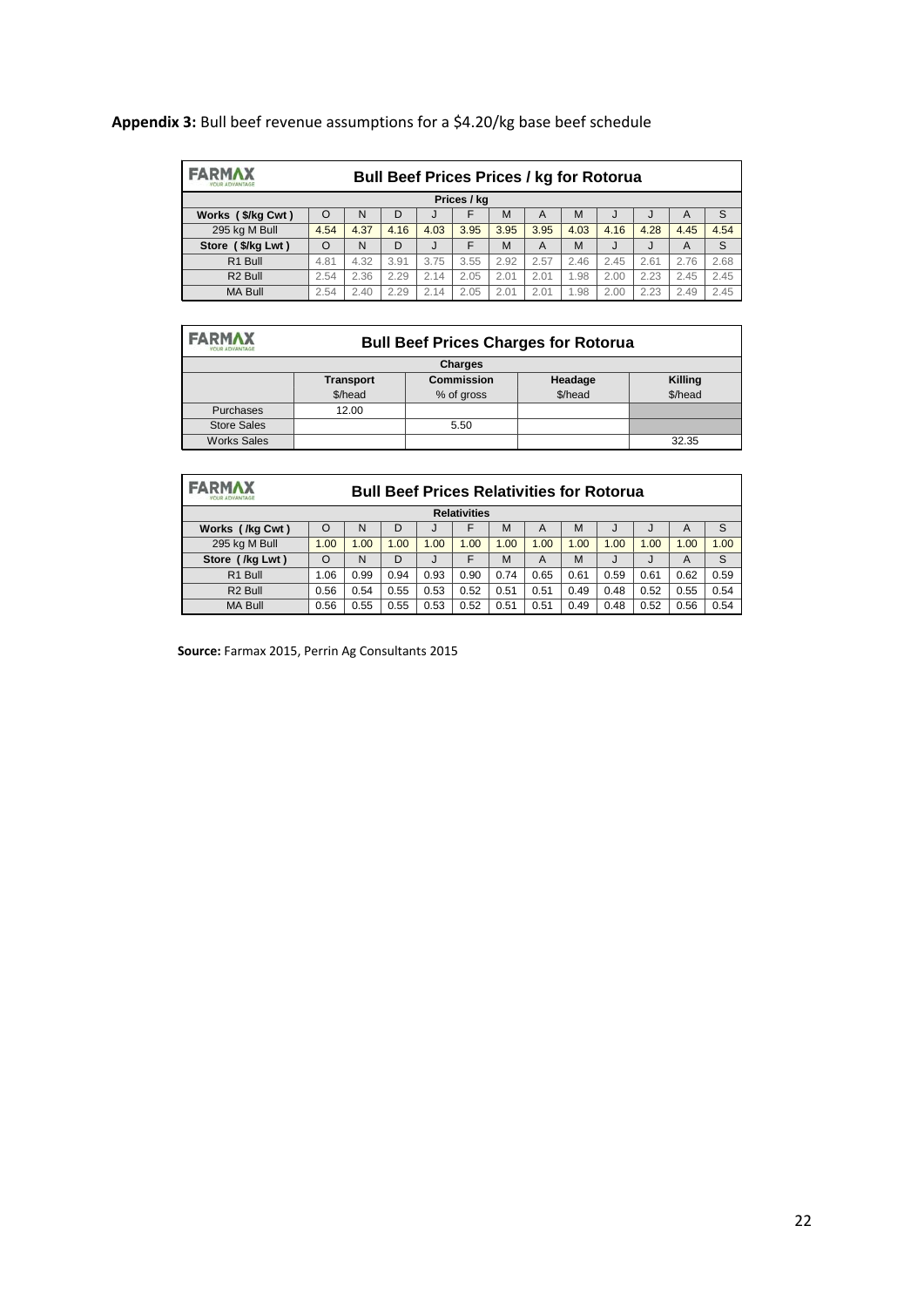| <b>FARMAX</b>         | Prime Beef Prices Prices / kg for Rotorua |      |      |      |             |      |      |      |      |      |      |      |
|-----------------------|-------------------------------------------|------|------|------|-------------|------|------|------|------|------|------|------|
|                       |                                           |      |      |      | Prices / kg |      |      |      |      |      |      |      |
| Works (\$/kg Cwt)     | $\Omega$                                  | N    | D    | J    | F           | M    | A    | M    | J    | J    | A    | S    |
| 295 kg M Steer        | 4.74                                      | 4.52 | 4.35 | 4.18 | 4.13        | 4.09 | 4.05 | 4.13 | 4.26 | 4.39 | 4.61 | 4.74 |
| 220 kg LT Heifer      | 4.69                                      | 4.43 | 4.22 | 4.13 | 4.05        | 4.01 | 3.96 | 4.09 | 4.09 | 4.26 | 4.66 | 4.74 |
| 230 kg M Cow          | 3.70                                      | 3.57 | 3.39 | 3.26 | 3.22        | 3.19 | 3.12 | 3.14 | 3.37 | 3.51 | 3.73 | 3.75 |
| Store (\$/kg Lwt)     | $\Omega$                                  | N    | D    | J    | F           | M    | A    | M    | J    | J    | A    | S    |
| R1 Heifer             | 2.75                                      | 2.62 | 2.52 | 2.42 | 2.40        | 2.41 | 2.27 | 2.23 | 2.26 | 2.37 | 2.54 | 2.56 |
| R <sub>2</sub> Heifer | 2.56                                      | 2.53 | 2.48 | 2.34 | 2.23        | 2.13 | 2.02 | 1.98 | 2.05 | 2.15 | 2.26 | 2.32 |
| <b>MA Cow</b>         | 1.90                                      | 1.95 | 1.83 | 1.67 | 1.78        | 1.68 | 1.86 | 1.82 | 1.88 | 1.89 | 1.84 | 1.85 |
| R <sub>1</sub> Steer  | 3.32                                      | 3.17 | 3.04 | 2.92 | 2.89        | 2.86 | 2.71 | 2.64 | 2.64 | 2.77 | 2.95 | 2.94 |
| R <sub>2</sub> Steer  | 2.80                                      | 2.58 | 2.52 | 2.38 | 2.36        | 2.29 | 2.23 | 2.15 | 2.17 | 2.28 | 2.49 | 2.56 |
| <b>MA Steer</b>       | 2.70                                      | 2.49 | 2.39 | 2.30 | 2.27        | 2.25 | 2.18 | 2.15 | 2.17 | 2.28 | 2.49 | 2.56 |

# **Appendix 4:** Prime beef revenue assumptions for a \$4.20/kg base beef schedule

| FARMAX<br>YOUR ADVANTAGE | <b>Prime Beef Prices Charges for Rotorua</b> |                   |         |         |  |  |  |  |  |
|--------------------------|----------------------------------------------|-------------------|---------|---------|--|--|--|--|--|
| <b>Charges</b>           |                                              |                   |         |         |  |  |  |  |  |
|                          | <b>Transport</b>                             | <b>Commission</b> | Headage | Killing |  |  |  |  |  |
|                          | \$/head                                      | % of gross        | \$/head | \$/head |  |  |  |  |  |
| Purchases                | 12.00                                        |                   |         |         |  |  |  |  |  |
| <b>Store Sales</b>       |                                              | 5.50              |         |         |  |  |  |  |  |
| <b>Works Sales</b>       |                                              |                   |         | 32.35   |  |  |  |  |  |

| <b>FARMAX</b><br><b>Prime Beef Prices Relativities for Rotorua</b> |          |      |      |      |                     |      |      |      |      |      |      |      |
|--------------------------------------------------------------------|----------|------|------|------|---------------------|------|------|------|------|------|------|------|
|                                                                    |          |      |      |      | <b>Relativities</b> |      |      |      |      |      |      |      |
| Works (/kg Cwt)                                                    | $\circ$  | N    | D    |      | F                   | M    | A    | M    | J    | J    | A    | S    |
| 295 kg M Steer                                                     | 1.00     | 1.00 | 1.00 | 1.00 | 1.00                | 1.00 | 1.00 | 1.00 | 1.00 | 1.00 | 1.00 | 1.00 |
| 220 kg LT Heifer                                                   | 0.99     | 0.98 | 0.97 | 0.99 | 0.98                | 0.98 | 0.98 | 0.99 | 0.96 | 0.97 | 1.01 | 1.00 |
| 230 kg M Cow                                                       | 0.78     | 0.79 | 0.78 | 0.78 | 0.78                | 0.78 | 0.77 | 0.76 | 0.79 | 0.80 | 0.81 | 0.79 |
| Store (/kg Lwt)                                                    | $\Omega$ | N    | D    | J    | F                   | M    | A    | M    | J    | J    | A    | S    |
| R1 Heifer                                                          | 0.58     | 0.58 | 0.58 | 0.58 | 0.58                | 0.59 | 0.56 | 0.54 | 0.53 | 0.54 | 0.55 | 0.54 |
| R <sub>2</sub> Heifer                                              | 0.54     | 0.56 | 0.57 | 0.56 | 0.54                | 0.52 | 0.50 | 0.48 | 0.48 | 0.49 | 0.49 | 0.49 |
| <b>MA Cow</b>                                                      | 0.40     | 0.43 | 0.42 | 0.40 | 0.43                | 0.41 | 0.46 | 0.44 | 0.44 | 0.43 | 0.40 | 0.39 |
| R <sub>1</sub> Steer                                               | 0.70     | 0.70 | 0.70 | 0.70 | 0.70                | 0.70 | 0.67 | 0.64 | 0.62 | 0.63 | 0.64 | 0.62 |
| R <sub>2</sub> Steer                                               | 0.59     | 0.57 | 0.58 | 0.57 | 0.57                | 0.56 | 0.55 | 0.52 | 0.51 | 0.52 | 0.54 | 0.54 |
| <b>MA Steer</b>                                                    | 0.57     | 0.55 | 0.55 | 0.55 | 0.55                | 0.55 | 0.54 | 0.52 | 0.51 | 0.52 | 0.54 | 0.54 |

**Source:** Farmax 2015, Perrin Ag Consultants 2015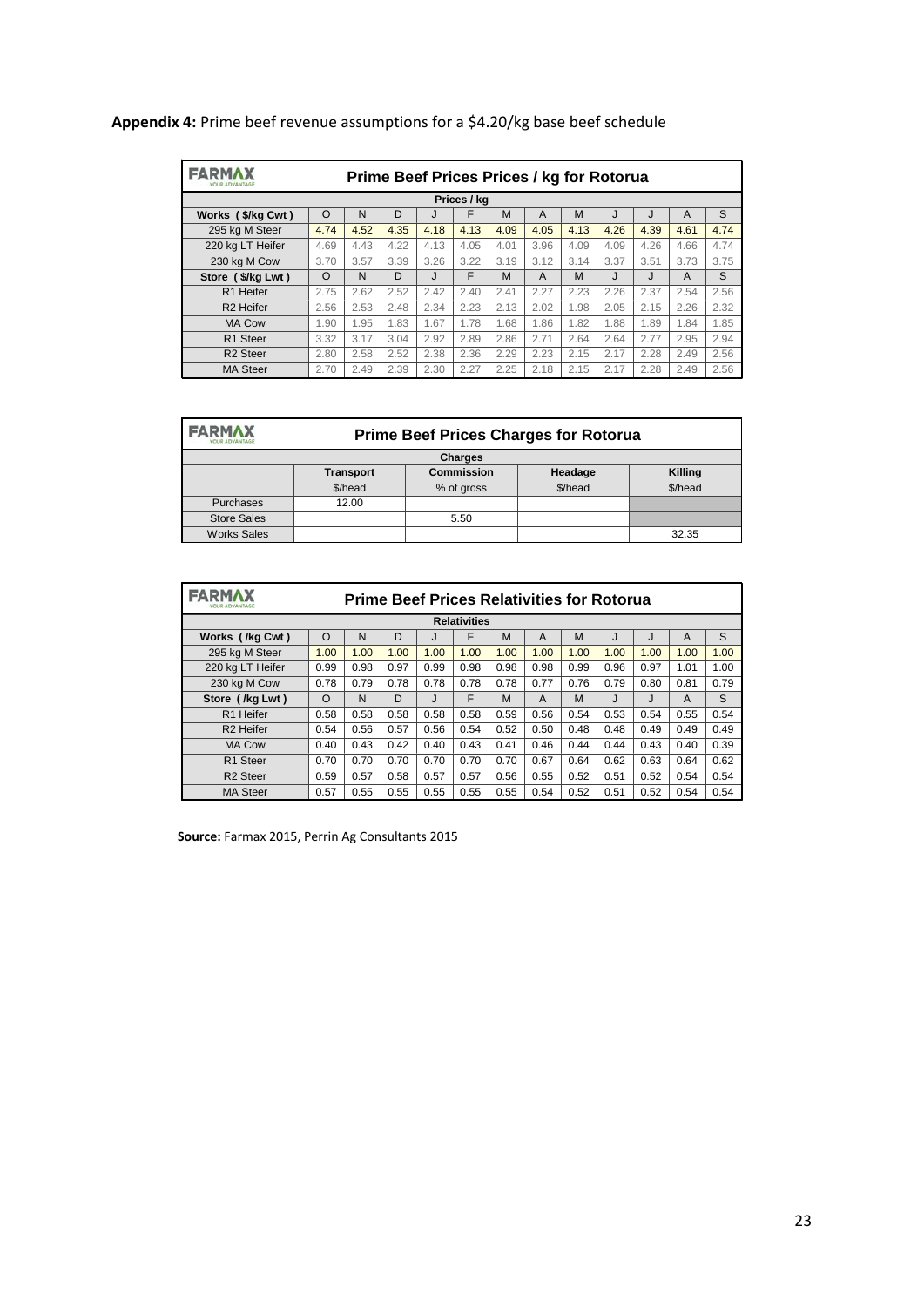# **Appendix 5:** Other drystock revenue assumptions used

| FARI           |                    | <b>Grazing assumptions</b><br>NDA drystock sector reference |                    |
|----------------|--------------------|-------------------------------------------------------------|--------------------|
| Age            | <b>Grazing Fee</b> | Age                                                         | <b>Grazing Fee</b> |
| (months)       | (\$/hd/week)       | (months)                                                    | (\$/hd/week)       |
| $0 - 4$        | 7.00               | 15                                                          | 9.00               |
| 5              | 7.00               | 16                                                          | 9.00               |
| 6              | 7.00               | 17                                                          | 9.00               |
| $\overline{7}$ | 7.00               | 18                                                          | 9.00               |
| 8              | 7.00               | 19                                                          | 9.00               |
| 9              | 7.00               | 20                                                          | 9.00               |
| 10             | 9.00               | 21                                                          | 9.00               |
| 11             | 9.00               | 22                                                          | 24.00              |
| 12             | 9.00               | 23                                                          | 24.00              |
| 13             | 9.00               | $24 +$                                                      | 24.00              |
| 14             | 9.00               |                                                             |                    |

#### **Source:** Perrin Ag Consultants 2014

| FARM/                      | <b>Wool and Velvet Prices</b> |              |  |  |  |  |  |  |  |
|----------------------------|-------------------------------|--------------|--|--|--|--|--|--|--|
|                            | <b>Wool Prices</b>            |              |  |  |  |  |  |  |  |
| <b>Crossbred Lamb</b>      | 3.50                          | \$/kg Greasy |  |  |  |  |  |  |  |
| <b>Crossbred Hogget</b>    | 3.60                          | \$/kg Greasy |  |  |  |  |  |  |  |
| <b>Crossbred Adult</b>     | 3.40                          | \$/kg Greasy |  |  |  |  |  |  |  |
| Superfine Lamb             | 9.40                          | \$/kg Greasy |  |  |  |  |  |  |  |
| Superfine Hogget           | 9.40                          | \$/kg Greasy |  |  |  |  |  |  |  |
| Superfine Adult            | 8.45                          | \$/kg Greasy |  |  |  |  |  |  |  |
| <b>Ultrafine Lamb</b>      | 11.16                         | \$/kg Greasy |  |  |  |  |  |  |  |
| <b>Ultrafine Hogget</b>    | 11.16                         | \$/kg Greasy |  |  |  |  |  |  |  |
| <b>Ultrafine Adult</b>     | 9.55                          | \$/kg Greasy |  |  |  |  |  |  |  |
|                            | <b>Velvet Prices</b>          |              |  |  |  |  |  |  |  |
| \$ / kg<br>Spiker<br>40.00 |                               |              |  |  |  |  |  |  |  |
| 2-year                     | 45.00                         | $$/$ kg      |  |  |  |  |  |  |  |
| Adult                      | 50.00                         | $$/$ kg      |  |  |  |  |  |  |  |

**Source:** Farmax 2014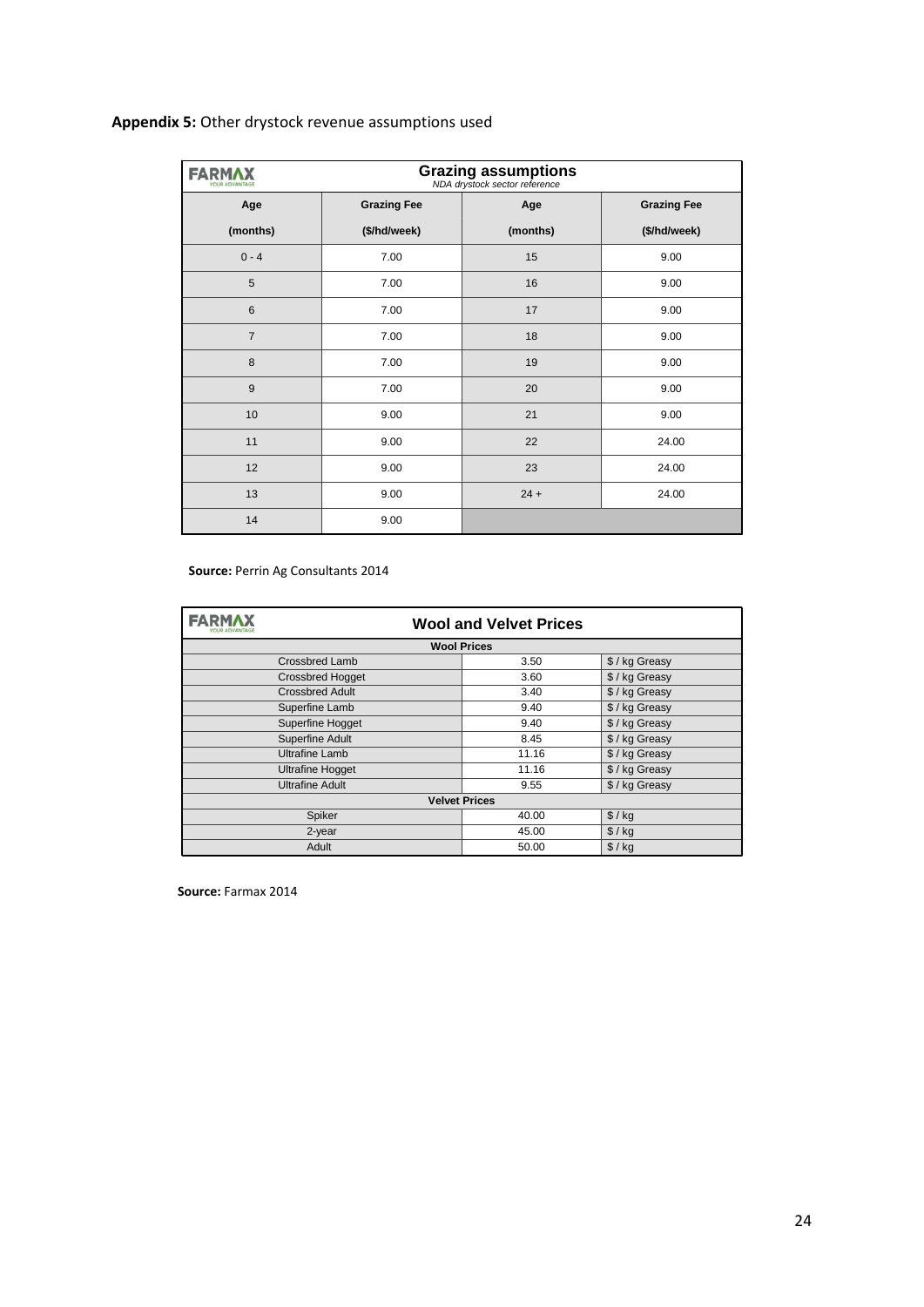**Appendix 6:** Drystock operating expense assumptions

| <b>Expense item</b>                     | <b>Applied</b> | Class 4     |
|-----------------------------------------|----------------|-------------|
| <b>Wages</b>                            | /SU            | \$19.00     |
| Fertiliser (Excl. N & Lime)<br>Nitrogen | /SU            | \$13.47     |
| Lime                                    | /SU            | \$<br>1.00  |
| Weed & Pest Control                     | /SU            | \$<br>1.17  |
| Vehicle Expenses                        | /ha            | \$<br>29.30 |
| Fuel                                    | /ha            | \$25.00     |
| Repairs & Maintenance                   | /ha            | \$<br>64.21 |
| Freight & Cartage                       | /SU            | \$<br>1.67  |
| Electricity                             | /SU            | \$<br>0.86  |
| <b>Other Expenses</b>                   | /SU            | \$<br>0.60  |
| <b>Administration Expenses</b>          | /ha            | \$29.19     |
| Insurance                               | /ha            | \$<br>13.97 |
| <b>ACC Levies</b>                       | /SU            | \$<br>0.46  |
| Rates                                   | /SU            | \$<br>2.00  |
| Depreciation                            | /ha            | \$52.62     |

**Source:** Beef+Lamb Economic Service Survey 2014, Perrin Ag Consultants Ltd 2015

| Sheep              | \$/hd/yr | <b>Beef</b>        | \$/hd/yr | <b>Deer</b> | \$/hd/yr |
|--------------------|----------|--------------------|----------|-------------|----------|
| Ewe Lamb           | 2.40     | <b>Heifer Calf</b> | 12.00    | Hind Fawn   | 5.00     |
| Ewe Hogget         | 2.40     | 1-Year Heifer      | 8.00     | 1-Year Hind | 7.00     |
| <b>Ewe</b>         | 3.65     | 2-Year Heifer      | 7.00     | 2-Year Hind | 5.00     |
| Ram Lamb           | 2.40     | Cow                | 12.00    | <b>Hind</b> | 4.00     |
| Ram Hogget         | 2.40     | <b>Bull Calf</b>   | 18.00    | Stag Fawn   | 5.00     |
| <b>Ram</b>         | 5.00     | 1-Year Bull        | 108.00   | 1-Year Stag | 7.00     |
| <b>Wether Lamb</b> | 2.40     | 2-Year Bull        | 7.00     | 2-Year Stag | 5.00     |
| Wether Hogget      | 2.40     | <b>Bull</b>        | 20.00    | 3-Year Stag | 5.00     |
| Wether             | 2.00     | <b>Steer Calf</b>  | 7.00     | Stag        | 5.00     |
|                    |          | 1-Year Steer       | 8.00     |             |          |
|                    |          | 2-Year Steer       | 7.00     |             |          |
|                    |          | <b>Steer</b>       | 7.00     |             |          |

**Source:** Farmax 2015